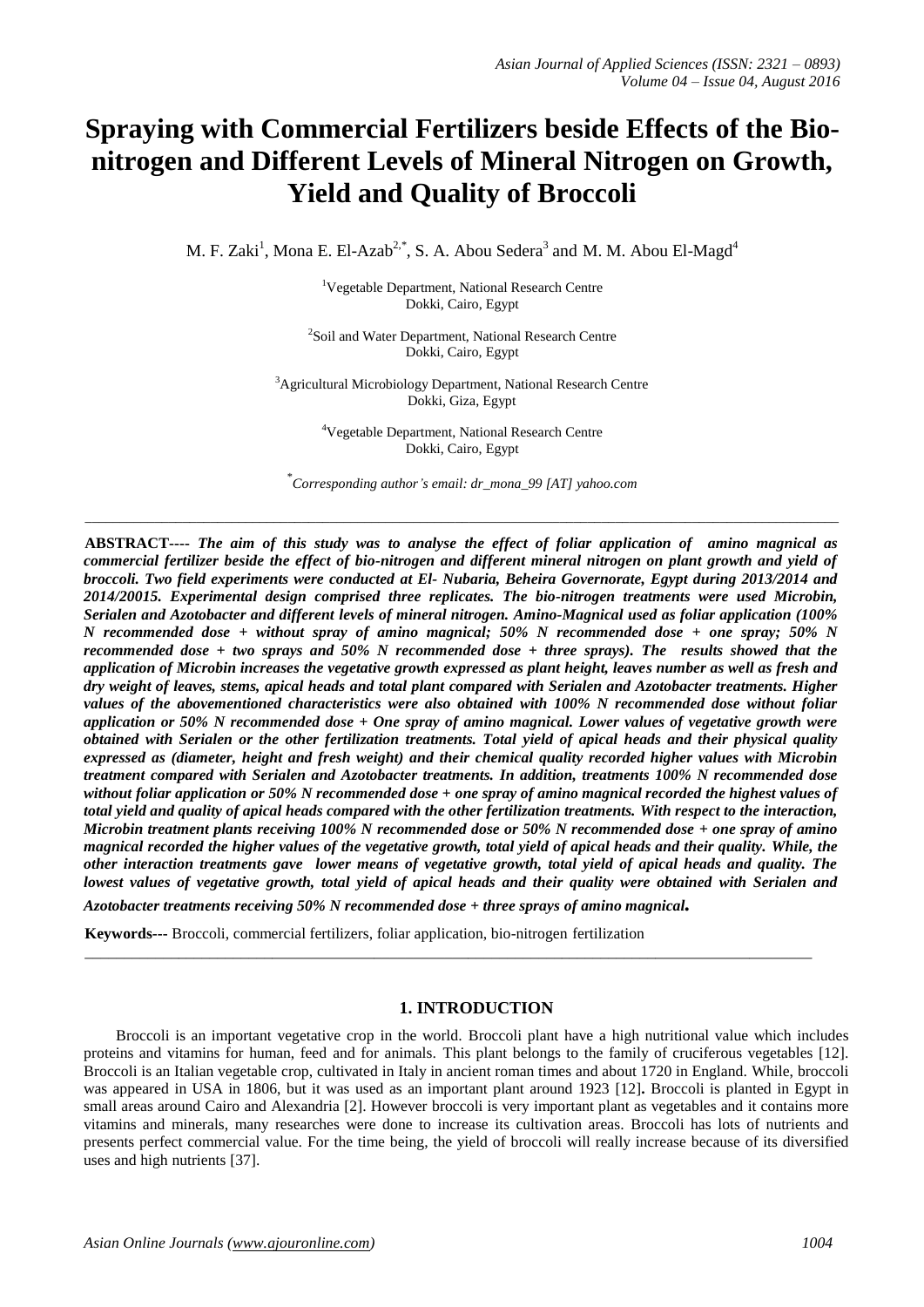Recently, the broccoli plant in Egypt was exposed to some problems such as cultivars, fertilization, low amounts of available nutrients and low organic matter content as well as poor hydrophilic, chemical and biological properties. The best means of maintaining soil fertility and productivity could be through periodic addition of organic manures such as poultry manure.

 Nonetheless, the application of bio-fertilization increased the plant growth of broccoli. Many researches on such an effect obtained showed that the used of bio-nitrogen improves the plant growth and that of yield reported in [24]; [13]; [25]; [40]; [41]; [3] and [4].

 Due to nutrition importance and economic significance, it is very important to improve new technique methods for increasing the crop production. Thus, the application of the nutrients as sparing is one of these new methods that are considered to be more effective on plant growth. In addition, the application of nitrogen sources is very important on broccoli and the foliar fertilization. This supports essential role in respiration, metabolism activation of the enzymes, photosynthesis, chloroplast formation, chlorophyll synthesis and natural hormone biosynthesis. [34]; [11]; [33]; [32]; [5]; [6]; [22].

 The importance of amino acids in essential nutrients is well Known as a means to increase yield and overall quality of crops. The amino acids content many nutrients as nitrogen, calcium, magnesium and boron so the application of amino acids increased the plant growth and yield. These results showed by [15]; [16] and [19].

 Foliar fertilization of some commercial fertilizers was very important method to increase the plant growth and yield highly used in order to increase the mineral fertilizers quantities [19]. The objective of the present work was determine to spray amino magnical which is a commercial fertilizer which compound containing with amino acids, Mg and calcium on broccoli plants in order to increase their vegetative growth, head yield and quality as well as to save mineral fertilizers. Other study obtained that foliar spray by Amifol K (containing amino acids, K and calcium) as a minor nutritional fertilizer gained the best plant growth, yield and quality of broccoli heads [19].

 However, root is common to be first part of plant that adsorbed nutrients from soils, but nutrients availability might be limited then affects fertilizer efficiency. Thus, it is better to use foliar application than extend nutrients for plant. There is some information of the foliar fertilization. [34]**.** This study was contacted to response the vegetative growth, heads yield and heads quality of two broccoli cultivars to sparing amino magnical under different mineral and bio- fertilization treatments. The aim of this work was to study the effect of bio-nitrogen fertilization with different levels of mineral nitrogen plus Amino-Magnical as a foliar application on growth, yield and quality of broccoli.

# **2. MATERIALS AND METHODS**

 Two field experiments were carried out on broccoli *(Brassica oleraceae L.* var. *italica* cv. Centauro, Family *Cruciferae*) in an area of newly reclaimed soil at El-Nuberia, Beheira Governorate, Egypt, during the two successive winter seasons of 2013/2014 and 2014/2015.

## **Treatments were as follows:-**

**1- Nitrogen bio-fertilizer:** Three bio-fertilizers were evaluated: i) Microbin, ii) Serialen and iii) Azotobacter.

**2- Mineral nitrogen fertilization doses:** N was applied in the following treatments:i) 100 % N recommended dose without spray, ii) 50 % N recommended dose + one spray of amino magnical, iii) 50 % N recommended dose + two sprays of amino magnical and 50 % N recommended dose + three sprays of amino magnical.

|            |  | Table (1): Physical and chemical properties of the experimental soil during the two seasons of 2013/2014 and |
|------------|--|--------------------------------------------------------------------------------------------------------------|
| 2014/2015. |  |                                                                                                              |

|               |                    |      |           |                               | A. Physical properties |       |                 |                  |               |                |
|---------------|--------------------|------|-----------|-------------------------------|------------------------|-------|-----------------|------------------|---------------|----------------|
| <b>Season</b> |                    |      | Sand %    |                               | Clay $%$               |       |                 | Silt $%$         |               | <b>Texture</b> |
| 2013/2014     |                    |      | 55.85     |                               | 3.45                   |       |                 | 40.70            |               | Sandy          |
| 2014/2015     |                    |      | 56.72     |                               | 3.72                   |       |                 | 39.56            |               | Sandy          |
|               |                    |      |           | <b>B.</b> Chemical properties |                        |       |                 |                  |               |                |
|               |                    |      |           |                               |                        |       | $Meq.$ /L       |                  |               |                |
| <b>Season</b> | E.C.<br>$dSm^{-1}$ | pH   |           | <b>Cations</b>                |                        |       |                 |                  | <b>Anions</b> |                |
|               |                    |      | $Ca^{++}$ | $Mg^{++}$                     | $Na+$                  | $K^+$ | CO <sub>3</sub> | HCO <sub>3</sub> | $Cl^{-1}$     | $SO_4^-$       |
| 2013/2014     | 2.18               | 7.81 | 8.61      | 4.80                          | 4.64                   | 1.59  | Nil             | 1.40             | 1.80          | 17.40          |
| 2014/2015     | 1.26               | 7.76 | 7.60      | 2.20                          | 3.79                   | 0.91  | Nil             | 1.40             | 1.60          | 12.20          |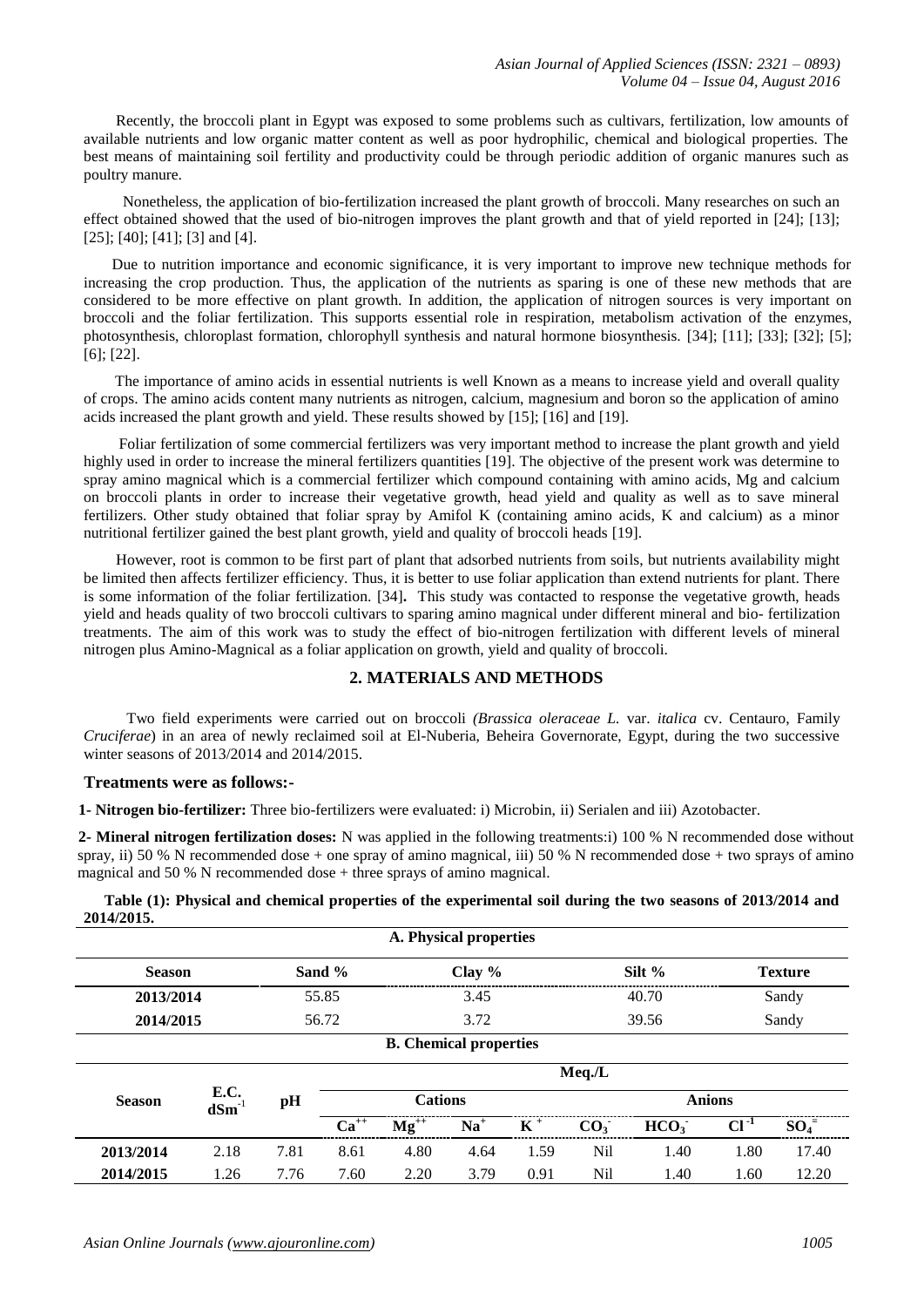Soil samples were collected at random before planting from the top layer (0-30 cm depth) for physical and chemical analysis. Soil analysis is presented in Table (1). Soil physical properties were analyzed using the procedures described by **[9]** for particle size distribution and soil texture, while soil chemical analysis was measured according to the procedures described by [21].

 Seeds of broccoli cv. Centauro were imported from Takii Seed Company in Japan. Seeds were sown in the nursery in foam trays filled with a mixture of peat moss and vermiculite (1:1 volume) on the first of August in 2013 and 2014 seasons. Seedlings were transplanted in the open field at 45 days age.

Ditches of 50 cm width and 30 cm depth were built in the locations of irrigation lines. Organic fertilizer (compost) and calcium super phosphate were added through the ditches before transplanting and ditches were covered by soil. Drip irrigation lines were spread over the ditches. Mineral fertilizer was added using ammonium nitrate (33.5 % N) as a source of nitrogen at a rate of 100 N unit in four different combinations with foliar application of amino magnical, calcium super phosphate (15.5 % P<sub>2</sub>O<sub>5</sub>) as a source of phosphorus at a rate of 60 P<sub>2</sub>O<sub>5</sub> units/fed and potassium sulphate (48 % K<sub>2</sub>O) as a source of potassium at a rate of 40 K<sub>2</sub>O units/fed. The quantities of the chemical fertilizers were splinted into two equal doses (21 and 42 days after transplanting) beside plants. Seedlings were transplanted on one side of each row in 75 cm width and 50 cm apart. Each plot included three rows, plot area was  $10.5 \text{ m}^2$ .

**Experimental design:** A split plot design with four replicates was followed. Bio-fertilizer treatments were located in the main plots, whereas treatments of mineral fertilization with foliar fertilization were assigned in the sub-plots. Statistical analysis of variance was followed according to [36].

## **Data recorded:**

**I) Vegetative growth characters:** A random sample of five plants was collected from each experimental treatment 60 days after transplanting and the following data were recorded during the two seasons.

| 1) Plant height.             | 2) Leaves number per plant.  |
|------------------------------|------------------------------|
| 3) Leaves fresh weight.      | 4) Stems fresh weight.       |
| 5) Apical head fresh weight. | 6) Total plant fresh weight. |
| 7) Leaves dry weight.        | 8) Stems dry weight.         |
| 9) Apical head dry weight.   | 10) Total plant dry weight.  |

**II) Apical heads yield and Physical quality**: All broccoli heads of each plot were harvested at vegetative mature stage in order to record the following data:-

- 1) -Apical heads yield (ton/ fed): Total main yield of the apical heads.
- 2) Mean apical head diameter (cm).
- 3) Mean apical Head height (cm).
- 4) -Mean apical head weight (g/ plant).

## **III) Chemical composition**:

**A. Nutritional value:** The following analyses were done in the apical spear at maturing stage:

1) -Total soluble solids (T.S.S.) was determined by a hand refractometer, according to the method described by [8].

2) -Ascorbic acid (vitamin C) was determined as mg/100g fresh weight using 2, 4, 6-di-chlorophenol-indophenol method described in [7].

**B. Chemical contents**: The percentages of nitrogen, phosphorus and potassium in the acid digested samples of dry leaves and heads were determined as follows:

1) - Nitrogen determination (N): Total nitrogen percentage was determined using Nesslar method according to the procedure described by [23].

2) - Phosphorus determination (P): Phosphorus percentage was determined colorimetric-ally according to the method described by **[**38]**.**

3) - Potassium determination (K): Potassium percentage was determined using Flame Photometer according to [10].

# **3. RESULTS AND DISCUSSION**

## **I) - Vegetative growth characteristics**

**A. Effect of nitrogen bio-fertilizers:** Data in Table (3) showed that the response of plant growth to the application of nitrogen bio-fertilizers. Results showed that the vegetative growth was increased by bio-fertilization. Data in the same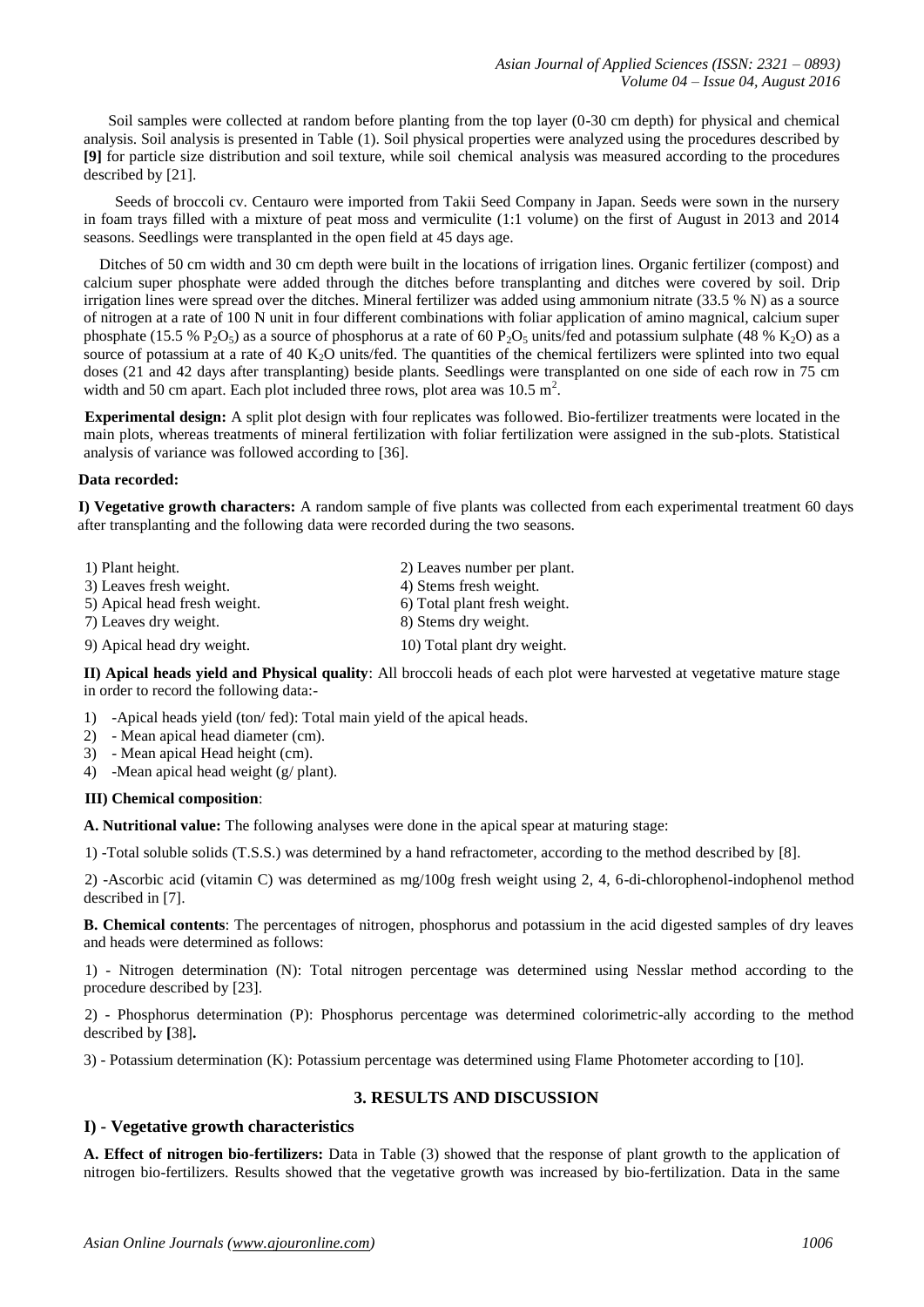Table showed that the application of Microbin was increased the vegetative growth of broccoli plants compared with other treatments. In comparison with Serialen and azotobacter, Microbin treatment plants were increased in the tall with denser leaves, higher values of spear height and diameters as well as higher values of fresh and dry weight of leaves, stems, spears and total plant. The increasing of plant due to microbial flora which happened by the application of biofertilization.These increases in vegetative growth also may be due to the enhancing role of micro-organisms on solubilizing of the soil nutrients and increasing its content in the soli solution. Also, the application of Mycorrhizal increases the root system volume which in turn causes more absorbing surfaces more water and increasing the nutrients absorption.

**Table (2) :Effect of the interaction of nitrogen bio- fertiliters and mineral nitrogen doses on total bacterial count (TC), 2013/2014 and 2014/2015 Azotobacter, phosphate, potassium, fungal and actinomysets (CFU gram dry soil) after 60 days from transplanting.** 

| Bio-        | Mineral nitrogen fertilizer                 |        |       |       | $T.C x 10^5$ $T.F x 10^3$ $Act x 10^3$ $Azot.x 10^4$ | Mek.x $10^4$ | Cerr.x $10^4$ |
|-------------|---------------------------------------------|--------|-------|-------|------------------------------------------------------|--------------|---------------|
| fertilizers | + Amino magnical                            |        |       |       |                                                      |              |               |
|             | $100\%$ N recommended doses + without spray | 275.00 | 20.00 | 27.00 | 42.00                                                | 37.00        | 32.00         |
| Microbin    | 50% N recommended doses+ One spray          | 260.00 | 24.00 | 19.00 | 41.00                                                | 34.00        | 30.00         |
|             | $50\%$ N recommended doses + Two sprays     | 275.00 | 20.00 | 27.00 | 42.00                                                | 37.00        | 32.00         |
|             | $50\%$ N recommended doses + Three sprays   | 276.00 | 29.00 | 23.00 | 40.00                                                | 39.00        | 38.00         |
| Mean        |                                             | 271.50 | 23.25 | 24.00 | 41.25                                                | 36.75        | 33.00         |
|             | $100\%$ N recommended doses + without spray | 270.00 | 22.00 | 25.00 | 41.00                                                | 40.00        | 33.00         |
|             | $50\%$ N recommended doses + One spray      | 259.00 | 22.00 | 20.00 | 37.00                                                | 33.00        | 32.00         |
| Serialen    | $50\%$ N recommended doses + Two sprays     | 270.00 | 22.00 | 25.00 | 41.00                                                | 40.00        | 33.00         |
|             | $50\%$ N recommended doses + Three sprays   | 273.00 | 27.00 | 25.00 | 41.00                                                | 41.00        | 40.00         |
| Mean        |                                             | 268.00 | 23.25 | 23.75 | 40.00                                                | 38.50        | 34.50         |
|             | $100\%$ N recommended doses + without spray | 273.00 | 27.00 | 21.00 | 40.00                                                | 35.00        | 37.00         |
|             | $50\%$ N recommended doses + One spray      | 252.00 | 20.00 | 22.00 | 39.00                                                | 35.00        | 35.00         |
| Azotobacter | $50\%$ N recommended doses + Two sprays     | 273.00 | 27.00 | 21.00 | 39.00                                                | 35.00        | 41.00         |
|             | $50\%$ N recommended doses + Three sprays   | 275.00 | 28.00 | 24.00 | 42.00                                                | 40.00        | 39.00         |
|             | Mean                                        | 268.25 | 25.50 | 22.00 | 40.00                                                | 36.25        | 38.00         |

In addition, the fertilization with micro-organisms secrete many growth promoters such as GA3, IAA and cytokinins which reflected enhancement in vegetative growth.

 These results which Many reported that the bio-fertilization increased growth of broccoli plants and other cruciferous vegetables crops are harmony with **[**11] on broccoli**;** [35] on cauliflower; Similar results were recorded by **[**39] on broccoli since they reported that the plant growth response of broccoli to 12 different treatments of bio-fertilizers (*Azotobacter* and *Azospirillum*) and N level (100, 125 and 150 kg/ha). Data in the same Table show that the treatment of *Azotobacter* + *Azospirillum* with 150 kg/ha was significantly superior over the recommended fertilizer rate alone. [25] demonstrated that the effect of bio-fertilizers namely *Azospirillum sp.* and *Azotobacter sp*., applied at 5 and 10%, on the growth and yield of sprouting broccoli gave the maximum values of vegetative growth in plants supplied with 5% *Azotobacter sp*. In addition, [41**]** on broccoli reported that inoculated plants with bio-fertilizer showed higher vegetative growth parameters as (plant height; leaves number; branches number as well as fresh and dry weight of leaves and stems) than the untreated plants. In addition, [28] found that inoculation of bacteria (Bio-N) singly or in combination with chemical fertilizers positively affected growth characters of potato plants. These results may be attributed to the increased of activity and efficiency of bacteria in reduction of soil pH by secreting organic acids i.e. acetic, prop-ionic, fumaric and succinic, and consequently more solubility and availability of nutrients for plants. Furthermore, biofertilizers can caused a positive effect on plant growth through the enhanced levels of phytohormones  $(GA_3, IAA$  and cytokinins) that modulated by ACC deaminase enzyme, N<sub>2</sub>-fixation, and the reduction in root membrane potential. The noticeable increases of growth traits of broccoli plants by the increase in the applied bio-fertilizer dose may be confirmed by the progressively increase in the nutritional elements in the tested soil and in plants. Our results indicated that, bio-N is beneficial for sustainable agriculture and human healthy nutrition as a partial alternative to mineral-N fertilizer.

**B. Effect of mineral nitrogen doses:** Data in Table (4) show that the effect of mineral nitrogen doses on plant growth as plant height, leaves number and fresh and dry weight of leaves, stems, apical heads and total plant were statistically increased by fertilization treatments. The highest value of vegetative growth parameters of broccoli plants were obtained by application the 100% N recommended dose or 50% N recommended dose + one foliar spray of amino magnical treatment without significant differences. Application of 50% N recommended dose + two foliar sprays of amino magnical lies in the second order. The lowest values of vegetative growth were obtained by the application of 50% N recommended dose + three foliar sprays of amino magnical. These results were similar and significant in the two seasons of the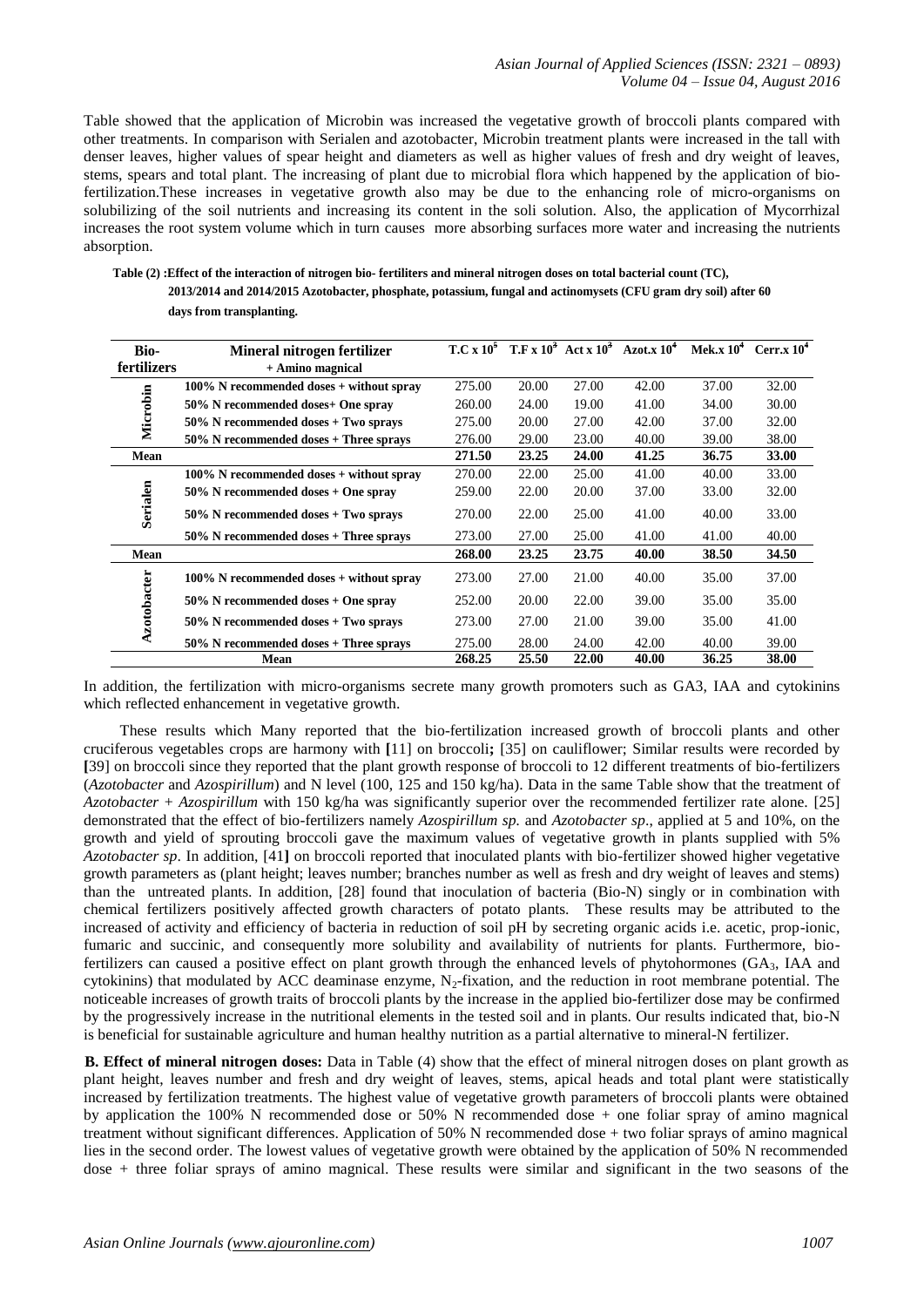experiment and its harmony with [19] who came to similar results. They reported that the highest values of vegetative growth expressed as plant height, leaves number as well as fresh and dry weight of leaves were obtained by foliar application of Amifol K because its content of amino acids and potassium which the Amino acids and potassium play a important role in the physiology of the plants. Amino acids are the basal components in protein synthesis. In addition, potassium molecule is the carrier of the photosynthetic products especially carbohydrates. So that they enhance protein and carbohydrates synthesis. [19] added that Amifol K foliar spray recorded the highest N, P and K percentages in broccoli leaves. In addition, leaves content of chlorophyll A and B were increased by Amifol K spray.

 Other studies reported that the mineral fertilizer increase the plant growth as [41] and [30**].** It is clear that the application of nitrogen is an important method to protein and plays an important role in the cell enlargement and cell division and consequently on plant growth. Nitrogen also plays a great role in photosynthesis and in turn in the condensation of its products through plant tissues.

Consequently, the higher value of vegetative growth of broccoli plants, resulting by foliar application of amino magnical might be due to the easy absorption of foliar amino acids by plant leaves. In addition, its direct effect on protein, carbohydrates and N, P and K contents. In addition, chlorophyll A and B are the major light absorbing pigments of the plant leaves and play an important role in the metabolic activities in plant tissues, consequently, higher vegetative growth and economic yields with foliar fertilization.

 Other results reported that, mineral fertilizer as foliar application of nutrients increase vegetative growth as **[**13]; [29] and [40] on broccoli**).**

**C. Effect of the interaction:** Data in Table (5) obtained that the interaction treatments significantly affected all growth parameters. These results were true and nearly similar in both seasons of the experiment. Generally, it could be summarized that, the highest values of vegetative growth of broccoli plants such as plant height, leaves number as well as fresh and dry weight of leaves, stems and apical heads were obtained by inoculation plants with Microbin when fertilized by 50% N recommended dose + one foliar spray of amino magnical. On the hand, the lowest values of the abovementioned parameters were obtained by plants inoculated with Azotobacter and receiving 50% NPK recommended dose + three foliar sprays of amino magnical. Other interaction treatments ranged in-between these two treatments. These results were similar and true in the two seasons of the experiment.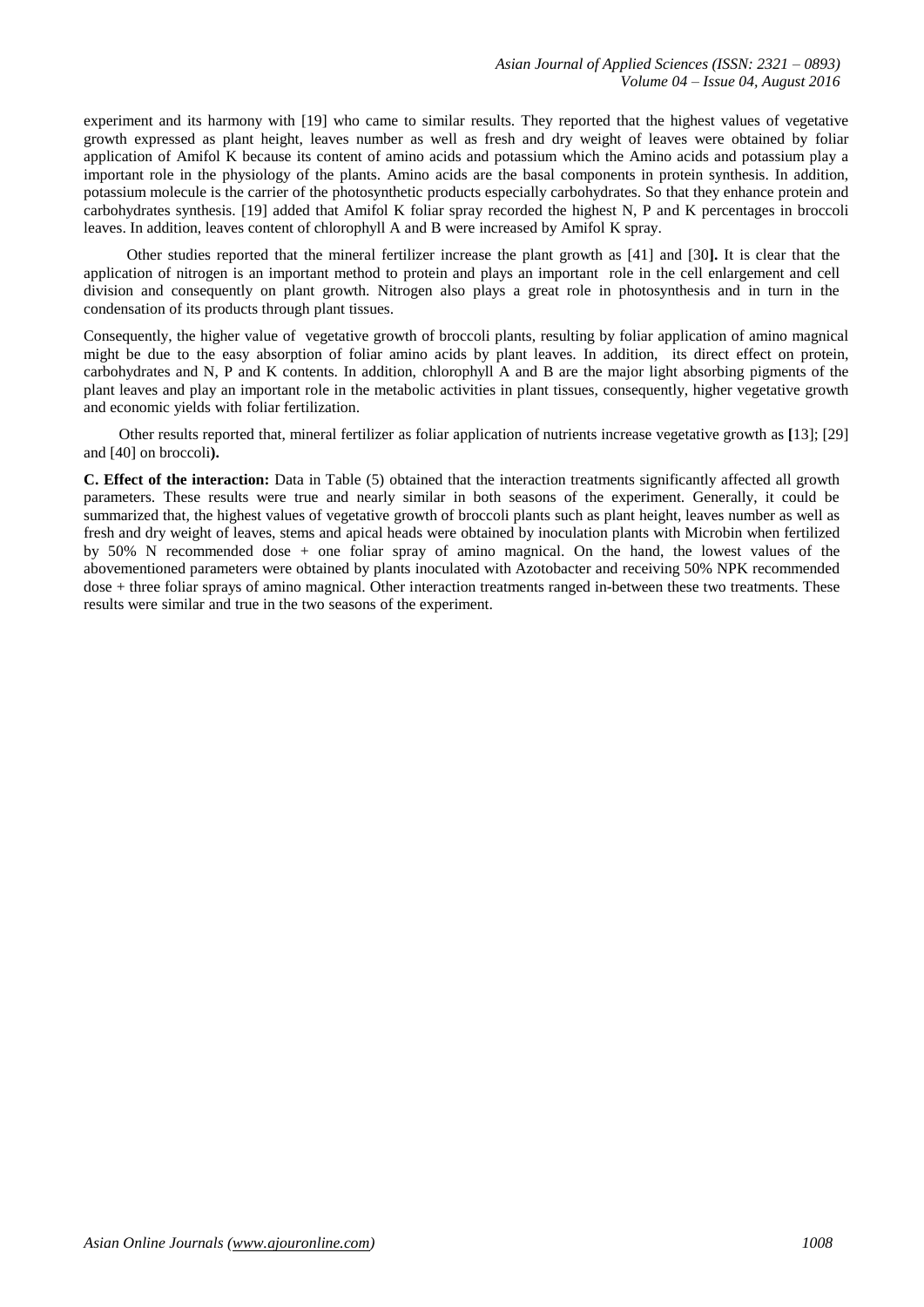| Nitrogen bio-        |        |       | <b>Plant</b> Leave Head | <b>Head</b> |                    |             | <b>Fresh weight</b> |        | Dry weight         |       |       |  |  |
|----------------------|--------|-------|-------------------------|-------------|--------------------|-------------|---------------------|--------|--------------------|-------|-------|--|--|
| fertilizers          | height | No.   | Dia.                    | height      |                    |             | (gm/plant)          |        | $(gm$ /plant)      |       |       |  |  |
|                      | (cm)   | plant | (cm)                    | (cm)        | Leaves Stems Heads |             |                     | Total  | Leaves Stems Heads |       |       |  |  |
|                      |        |       |                         | (2013/2014) |                    |             |                     |        |                    |       |       |  |  |
| <b>Microbin</b>      | 36.33  | 12.50 | 13.25                   | -50         | 150.17             | 86.60       | 168.42              | 405.20 | 11.73              | 16.23 | 24.01 |  |  |
| <b>Serialen</b>      | 31.92  | 11.75 | 13.00                   | 1.25        | 128.56             |             | 71.54 152.66        | 352.77 | 11.64              | 14.17 | 21.65 |  |  |
| <b>Azotobacter</b>   | 34.42  | 10.83 | 14.17                   | 10.50       | 141.98             |             | 71.94 155.55        | 369.47 | 11.94              | 15.01 | 21.38 |  |  |
| $L.S.D$ at $0.05$    | 1.38   | 0.61  | 0.68                    | N.S.        | 6.82               | 7.46        | 4.56                | 11.82  | N.S.               | 0.68  | 0.52  |  |  |
|                      |        |       |                         |             |                    | (2014/2015) |                     |        |                    |       |       |  |  |
| <b>Microbin</b>      | 38.92  | 14.00 | 14.75                   | 25<br>12    | 164.92             | 93.19       | 183.92              | 442.03 | 12.48              | 17.64 | 24.72 |  |  |
| <b>Serialen</b>      | 33.92  | 13.00 | 14.25                   | 12.08       | 138.31             | 77.13       | 163.16              | 378.60 | 12.39              | 14.97 | 22.39 |  |  |
| <b>Azotobacter</b>   | 36.25  | 11.83 | 16.17                   | 1.25        | 156.73             | 80.69       | 169.88              | 407.30 | 12.69              | 16.19 | 21.64 |  |  |
| <b>L.S.D</b> at 0.05 | 0.85   | 0.55  | 0.38                    | 0.58        | 2.40               | 2.11        | 2.91                | 4.13   | N.S.               | 0.74  | 0.38  |  |  |

**Table (3) :Effect of nitrogen bio-fertilizers on vegetative growth of broccoli plants during two seasons 2013/2014 and 2014/2015.** 

**Table (4) :Effect of N rates on vegetative growth of broccoli plants during two seasons 2013/2014 and 2014/2015.** 

| <b>Mineral fertlizer rates</b>                                                              |             | <b>Plant</b> Leave Head |        | Hea    |                                             |             | Fresh weight                     |        |                      | Dry weight |       |
|---------------------------------------------------------------------------------------------|-------------|-------------------------|--------|--------|---------------------------------------------|-------------|----------------------------------|--------|----------------------|------------|-------|
| of NPK (unit/fed.)                                                                          | height      | No.                     | Dia.   | height |                                             |             | $(gm / \text{plant})$            |        | $(gm / 100 gm F*W*)$ |            |       |
| plus Amino magnical                                                                         | (cm)        | plant                   | (cm)   | (cm)   | Leaves Stems Heads                          |             |                                  | Total  | Leaves Stems Heads   |            |       |
|                                                                                             |             |                         |        |        |                                             | (2013/2014) |                                  |        |                      |            |       |
| 100% N recommended doses+ without spray 36.50 12.56 17.44 13.00 203.10 106.57 277.89 587.56 |             |                         |        |        |                                             |             |                                  |        | 11.38 18.44 32.73    |            |       |
| 50% N recommended doses+ One spray                                                          |             |                         |        |        | 37.28 11.33 13.33 10.00 162.17 79.43 160.33 |             |                                  | 401.93 | 11.71                | 14.83      | 22.65 |
| 50% N recommended doses+ Two sprays                                                         | 32.94 11.00 |                         | 15.11  |        |                                             |             | 11.56 112.40 75.08 142.32 329.81 |        | 10.96 14.19          |            | 22.94 |
| 50% N recommended doses+ Three sprays                                                       | 30.17       | 11.89                   | 8.00   | 9.78   | 83.29                                       | 45.70       | 54.96                            | 183.95 | 13.03                | 13.09      | 11.06 |
| $L.S.D$ at $0.05$                                                                           |             | 0.67                    | (0.50) | 0.71   | 4.73                                        | 4.46        | 4.77                             | 8.96   | 0.39                 | 0.51       | 0.50  |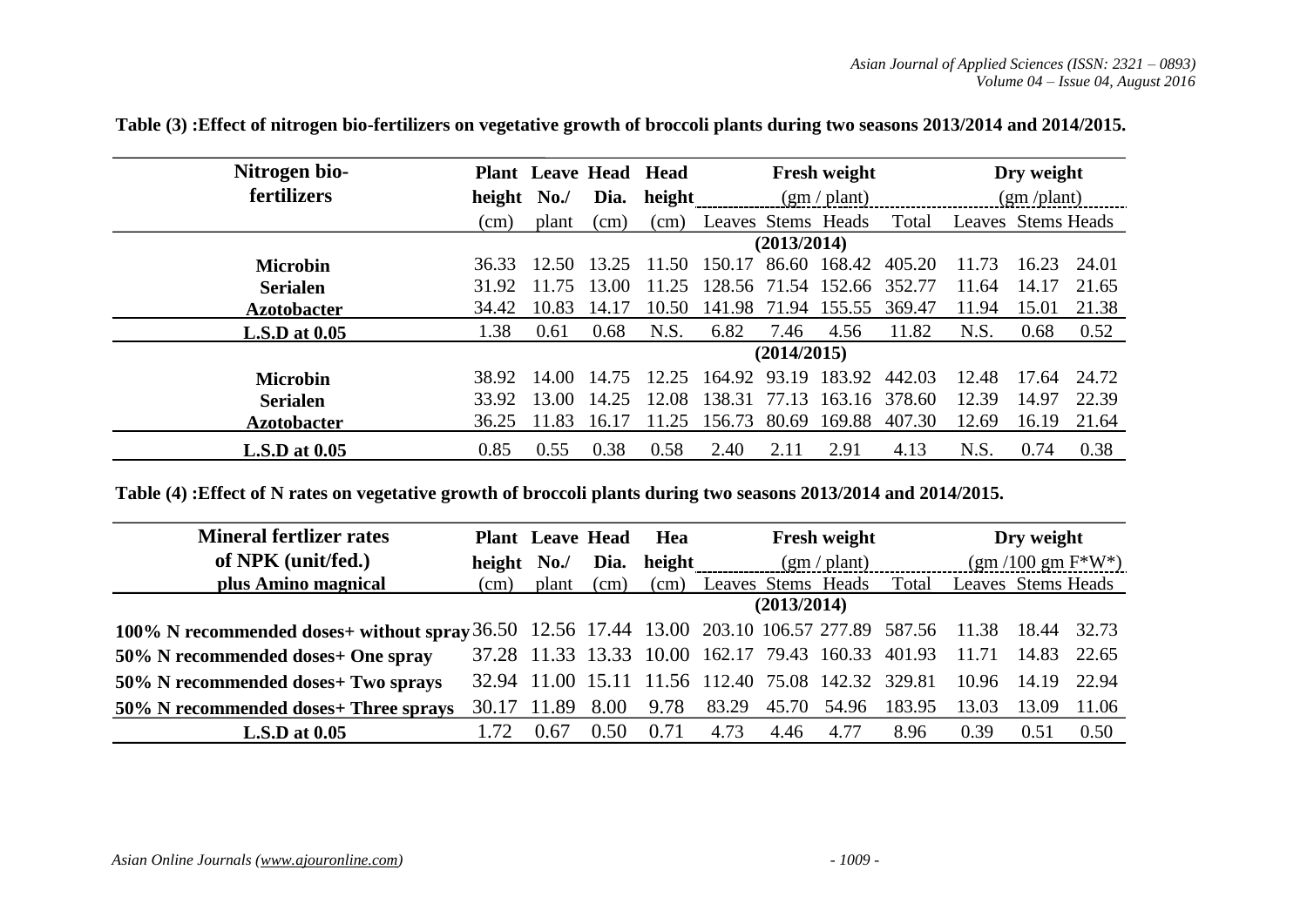## **Table (5) :Effect of interaction (Bio-nitrogen x Nitrogen doses) on vegetative growth of broccoli plants during two seasons 2013/2014 and 2014/2015.**

| <b>Bio-</b> | <b>Mineral fertlizer</b>                                    | <b>Plant</b> | Leave | Head  | Head   |        |                      | Fresh weight          |        |        | Dry weight         |       |
|-------------|-------------------------------------------------------------|--------------|-------|-------|--------|--------|----------------------|-----------------------|--------|--------|--------------------|-------|
| fertilizers | of N (unit/fed.)                                            | height       | No.   | Dia.  | height |        |                      | $(gm / \text{plant})$ |        |        | $(gm/100 gm F*W*)$ |       |
|             | plus Amino magnical                                         | (cm)         | plant | (cm)  | (cm)   | Leaves |                      | Stems Spears          | Total  | Leaves | Stems Heads        |       |
|             |                                                             |              |       |       |        |        | (2013/2014)          |                       |        |        |                    |       |
|             | Microbin00% N recommended doses+ without spray              | 39.17        | 12.67 | 17.00 | 13.67  |        |                      | 201.79 121.38 289.57  | 612.74 | 11.44  | 20.93              | 34.64 |
|             | 50% N recommended doses+ One spray                          | 37.17        | 12.33 | 14.67 | 11.33  |        | 189.54 103.00 208.31 |                       | 500.85 | 11.59  | 18.17              | 27.14 |
|             | 50% N recommended doses+ Two sprays                         | 33.83        | 11.67 | 13.33 | 11.67  | 101.50 | 70.03                | 124.25                | 295.78 | 11.52  | 13.31              | 23.07 |
|             | 50% N recommended doses+ Three sprays                       | 35.17        | 13.33 | 8.00  | 9.33   | 107.87 | 52.00                | 51.57                 | 211.44 | 12.36  | 12.50              | 11.20 |
|             | Serialen <sup>100%</sup> N recommended doses+ without spray | 33.67        | 12.33 | 15.00 | 12.33  | 168.99 | 85.59                | 242.02                | 496.61 | 11.64  | 15.90              | 29.42 |
|             | 50% N recommended doses+ One spray                          | 34.67        | 10.67 | 11.00 | 9.33   | 130.83 |                      | 73.81 124.33          | 328.97 | 12.46  | 15.09              | 18.59 |
|             | 50% N recommended doses+ Two sprays                         | 33.00        | 11.33 | 16.33 | 11.33  | 125.72 | 80.19                | 161.44                | 367.34 | 10.30  | 13.56              | 23.56 |
|             | 50% N recommended doses+ Three sprays                       | 26.33        | 12.67 | 9.67  | 12.00  | 88.72  | 46.59                | 82.84                 | 218.15 | 12.14  | 12.14              | 15.02 |
|             | Azotobaf66% N recommended doses+ without spray              | 36.67        | 12.67 | 20.33 | 13.00  |        |                      | 238.50 112.75 302.08  | 653.33 | 11.05  | 18.51              | 34.14 |
|             | 50% N recommended doses+ One spray                          | 40.00        | 11.00 | 14.33 | 9.33   | 166.14 | 61.48                | 148.35                | 375.97 | 11.07  | 11.23              | 22.23 |
|             | 50% N recommended doses+ Two sprays                         | 32.00        | 10.00 | 15.67 | 11.67  | 109.99 | 75.03                | 141.28                | 326.30 | 11.05  | 15.70              | 22.20 |
|             | 50% N recommended doses+ Three sprays                       | 29.00        | 9.67  | 6.33  | 8.00   | 53.27  | 38.52                | 30.47                 | 122.26 | 14.59  | 14.61              | 6.96  |
|             | L.S.D at 0.05                                               | 2.98         | 1.16  | 0.86  | 1.23   | 8.19   | 7.72                 | 8.26                  | 15.53  | 0.67   | 0.89               | 0.87  |
|             |                                                             |              |       |       |        |        | (2014/2015)          |                       |        |        |                    |       |
|             | Microbin00% N recommended doses+ without spray              | 42.00        | 14.17 | 18.50 | 14.42  |        |                      | 216.54 127.13 305.07  | 648.74 | 12.19  | 22.21              | 35.55 |
|             | 50% N recommended doses+ One spray                          | 39.67        | 13.83 | 16.17 | 12.08  |        |                      | 204.29 112.09 223.81  | 540.18 | 12.34  | 19.92              | 27.95 |
|             | 50% N recommended doses+ Two sprays                         | 36.33        | 13.17 | 14.83 | 12.42  | 116.25 | 75.78                | 139.75                | 331.78 | 12.27  | 14.62              | 23.42 |
|             | 50% N recommended doses+ Three sprays                       | 37.67        | 14.83 | 9.50  | 10.08  | 122.62 | 57.75                | 67.07                 | 247.44 | 13.11  | 13.79              | 11.95 |
|             | Serialen <sup>100%</sup> N recommended doses+ without spray | 35.67        | 13.58 | 16.67 | 13.08  | 178.74 | 91.34                | 252.52                | 522.61 | 12.39  | 16.75              | 29.92 |
|             | 50% N recommended doses+ One spray                          | 36.67        | 11.92 | 12.00 | 10.42  | 140.58 |                      | 79.56 134.83          | 354.97 | 13.21  | 15.85              | 19.16 |
|             | 50% N recommended doses+ Two sprays                         | 35.00        | 12.58 | 17.33 | 12.08  | 135.47 | 85.94                | 171.94                | 393.34 | 11.05  | 14.34              | 24.76 |
|             | 50% N recommended doses+ Three sprays                       | 28.33        | 13.92 | 11.00 | 12.75  | 98.47  | 51.67                | 93.34                 | 243.48 | 12.89  | 12.96              | 15.72 |
|             | Azotobactor N recommended doses+ without spray              | 38.00        | 13.67 | 22.33 | 13.75  | 253.25 |                      | 121.50 318.91         | 693.66 | 11.80  | 19.71              | 34.37 |
|             | 50% N recommended doses+ One spray                          | 42.00        | 12.00 | 16.33 | 10.08  | 180.89 | 70.23                | 161.85                | 412.97 | 11.82  | 12.40              | 22.27 |
|             | 50% N recommended doses+ Two sprays                         | 34.00        | 11.00 | 17.67 | 12.42  | 124.74 | 83.78                | 154.78                | 363.30 | 11.80  | 16.87              | 22.83 |
|             | 50% N recommended doses+ Three sprays                       | 31.00        | 10.67 | 8.33  | 8.75   | 68.02  | 47.27                | 43.97                 | 159.26 | 15.34  | 15.78              | 7.10  |
|             | L.S.D at 0.05                                               | 1.80         | 0.88  | 0.68  | 1.15   | 2.78   | 3.68                 | 5.31                  | 7.85   | 0.52   | 0.77               | 0.93  |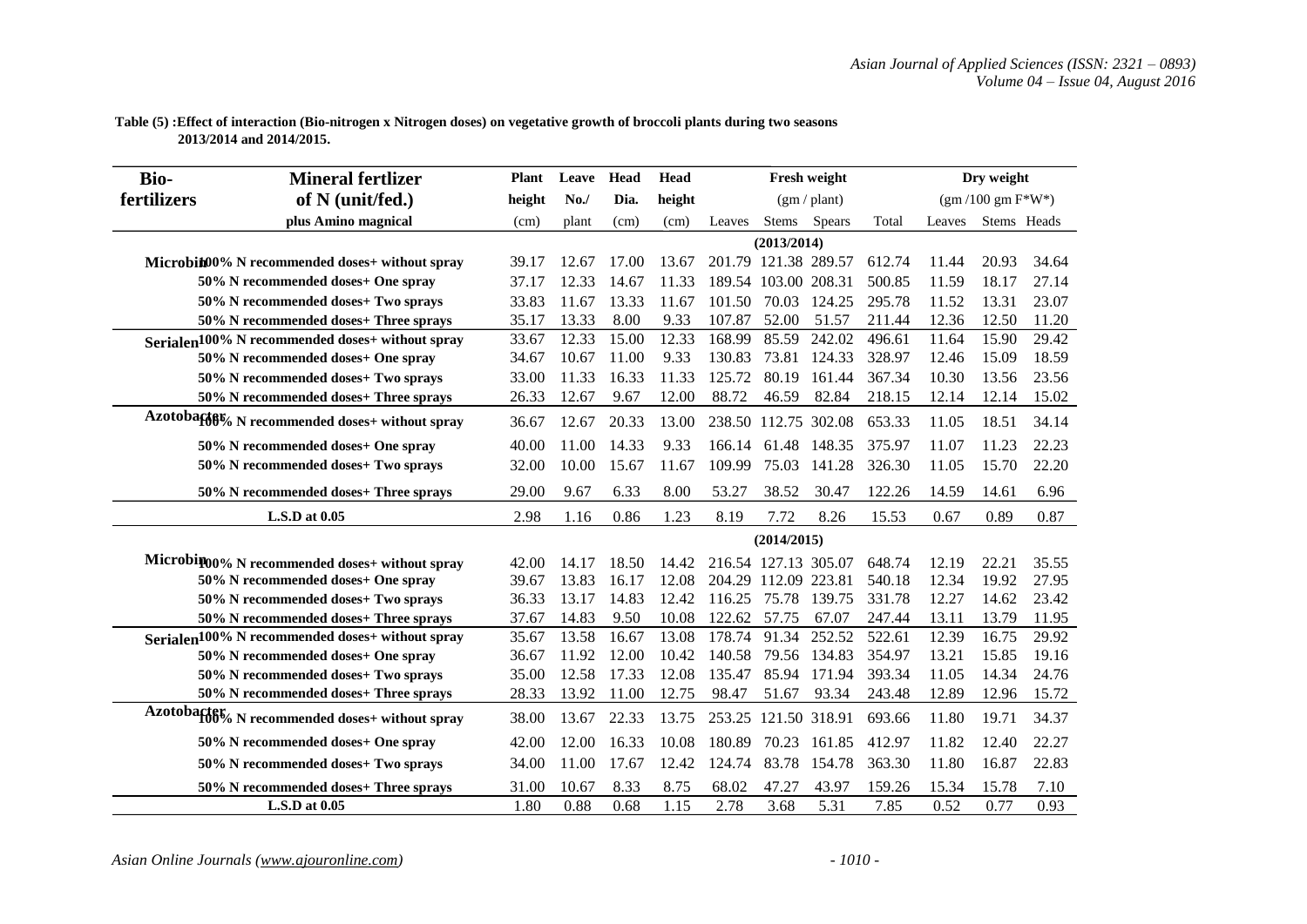#### **II. Total yield of apical heads:**

**A. Effect of nitrogen bio-fertilizers:** Results in Table (6) and Figure (1) Showed that there were significant differences in the total main flower spears yield between bio-fertilizers treatments in the two seasons of this study. Total main spears yield of broccoli plants which inoculated by Microbin recorded higher values compared with plants inoculated by Azotobacter or Serialen. The application of bio-fertilization resulted in statistical increases in the total green yield of broccoli. These increase in the main head yield may be due to bio-fertilization might be due to its positive effect on the vegetative growth and increase the chemical content of broccoli plants such as N,P and K.

 These increases in the total green yield due to Microbin amounted to 0.133 and 0.108 ton/fed which equals 9.4 and 7.6 %; 0.174 and 0.118 ton/fed which equals11.3 and 7.6 % over the Serialen and Azotobacter treatments in the two seasons, respectively. These findings were similar and true in both seasons of study. The increasing in head yield might be also to the increase in the soil microbial flora which happened by Microbin as the results in Table (2).

 These results were in agreement with those obtained by **Manivannan and Singh (2004)**; **Wange and Kale (2004)** on broccoli.



**B. Effect of mineral nitrogen doses:** Data presented in Table (7) and Figure (2) indicated that total yield of apical heads was widely affected by fertilization treatments. The highest total yield of apical heads was obtained by the application of the 100% N recommended dose only or 50% N recommended dose + one spray of amino magnical. Treatment of 50% N recommended dose + two sprays of amino magnical lies in the second order with respect to the total yield. The lowest yield of apical heads was recorded by 50% N recommended dose + three sprays. These results were similar and statistical in the two seasons of the experiment. Application of 100% N recommended dose without spray recorded 1.872 and 1.882 increase in the total yield per feddan in the two seasons of the experiment which equal 80.2 and 76.7% in a comparison with 50% N recommended doses+ three sprays treatment. Application of 50% N recommended dose + one spray of amino magnical reflected an increase in the total yield amounted to 0.885 and 0.885 ton/ feddan which equal 65.7 and 65.7% in a comparison with 50% N recommended doses+ three sprays treatment in the two seasons, respectively. These results obtained that treatment of 50% N recommended dose + one spray can substitute 100% N recommended dose without spray. This treatment may save the costs of 50% of the recommended dose, their transport and application costs. These results indicated that the costs of fertilizing broccoli could be reduced by 50% by foliar application of one spray of amino magnical. This treatment might reduce fertilization costs of broccoli by 50%. Superiority of this treatment was the result of foliar application of one spray of amino magnical. These results might be due to the role of amino acids and K contents of amino magnical in substituting the decrease in N in the plant tissues.

 These results may be reflect o that amino magnical which contains amino acids, Mg and calcium. The role of amino acids in essential quantities is well known as a means to increase yield and overall quality of crops [31]; [15] and [16]).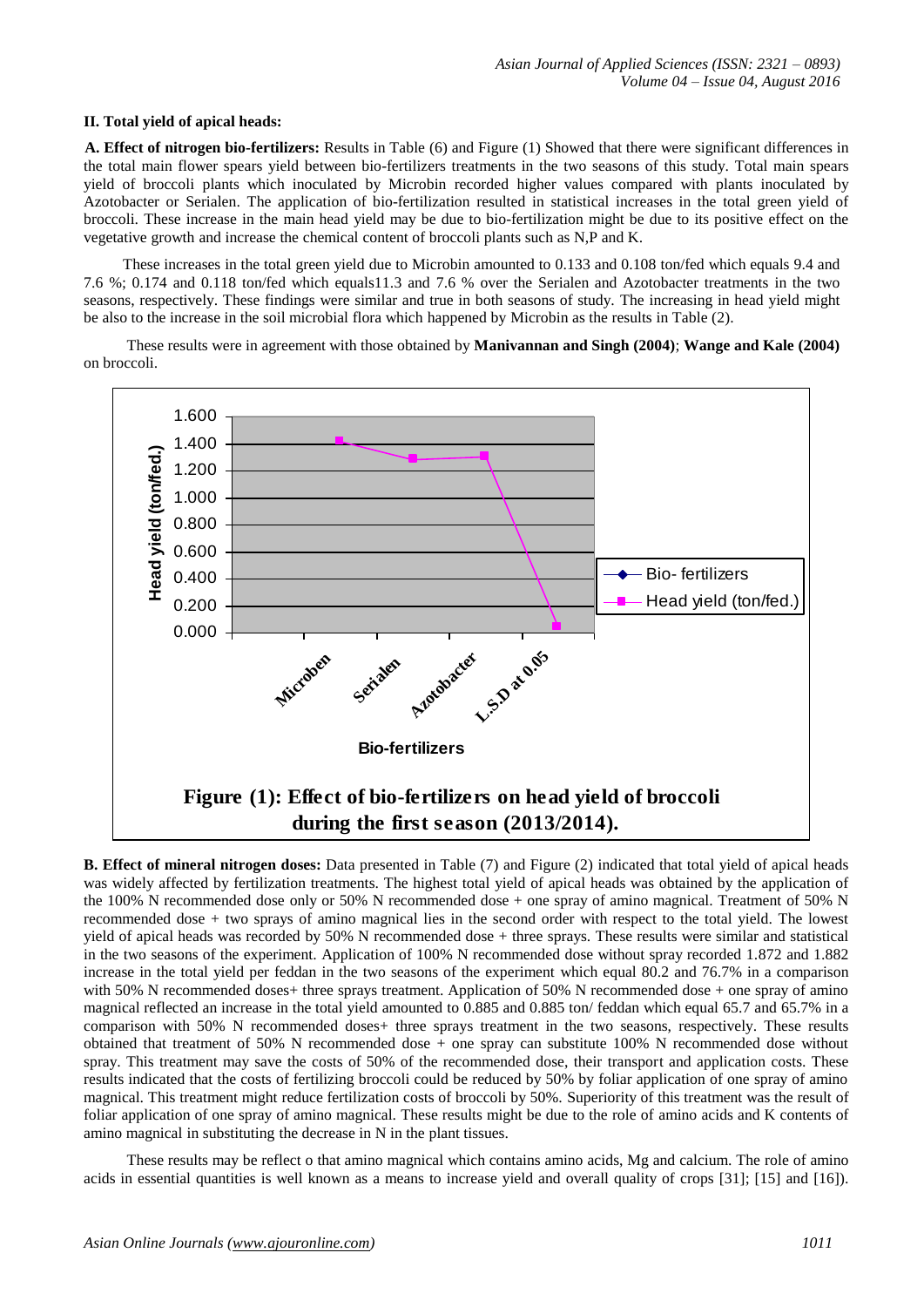[19] found that using Amifol K as foliar spray to broccoli plants recorded higher yields of apical heads. Also the content of potassium nutrients as a mobile element play a great role as a carrier within the plant tissues. In addition K had a important role in carbohydrate synthesis besides its role as chlorophyll component. These characters introduce K for an important role in enhancing growth, photosynthesis, dry matter accumulation and in turn head yield of broccoli plants. Results also recommend one spray of amino magnical besides 50% of the recommended nitrogen dose.



**C. Effect of the interaction:** Data in Table (8) and Figure (3) show that the interaction of nitrogen bio-fertilization with mineral and foliar nitrogen fertilizer doses statistically affected apical heads yield of broccoli. Results obtained that the highest values of total yield of apical heads was obtained by Microbin treatment which receiving 100% N recommended dose without amino magnical spray. Total yield of Microbin treatment which receiving 50% N recommended dose + one spray of amino magnical lies in the second order. On the contrary, the lowest total yield was obtained by Azotobacter treatment which receiving 50% N recommended dose + three sprays of amino magnical. The other interaction treatments ranged in between these two interaction treatments. These results were similar and true in the two seasons of the experiment.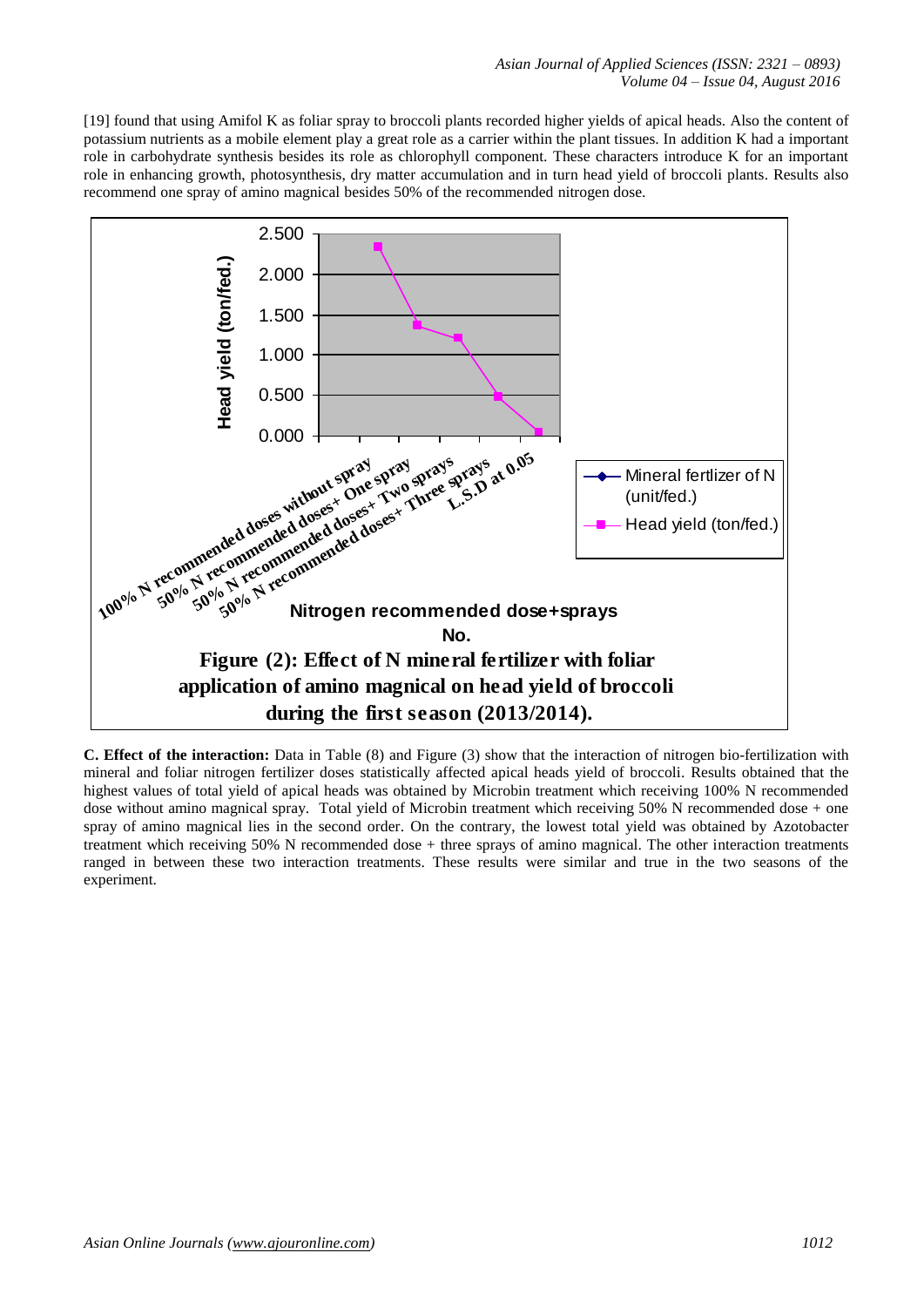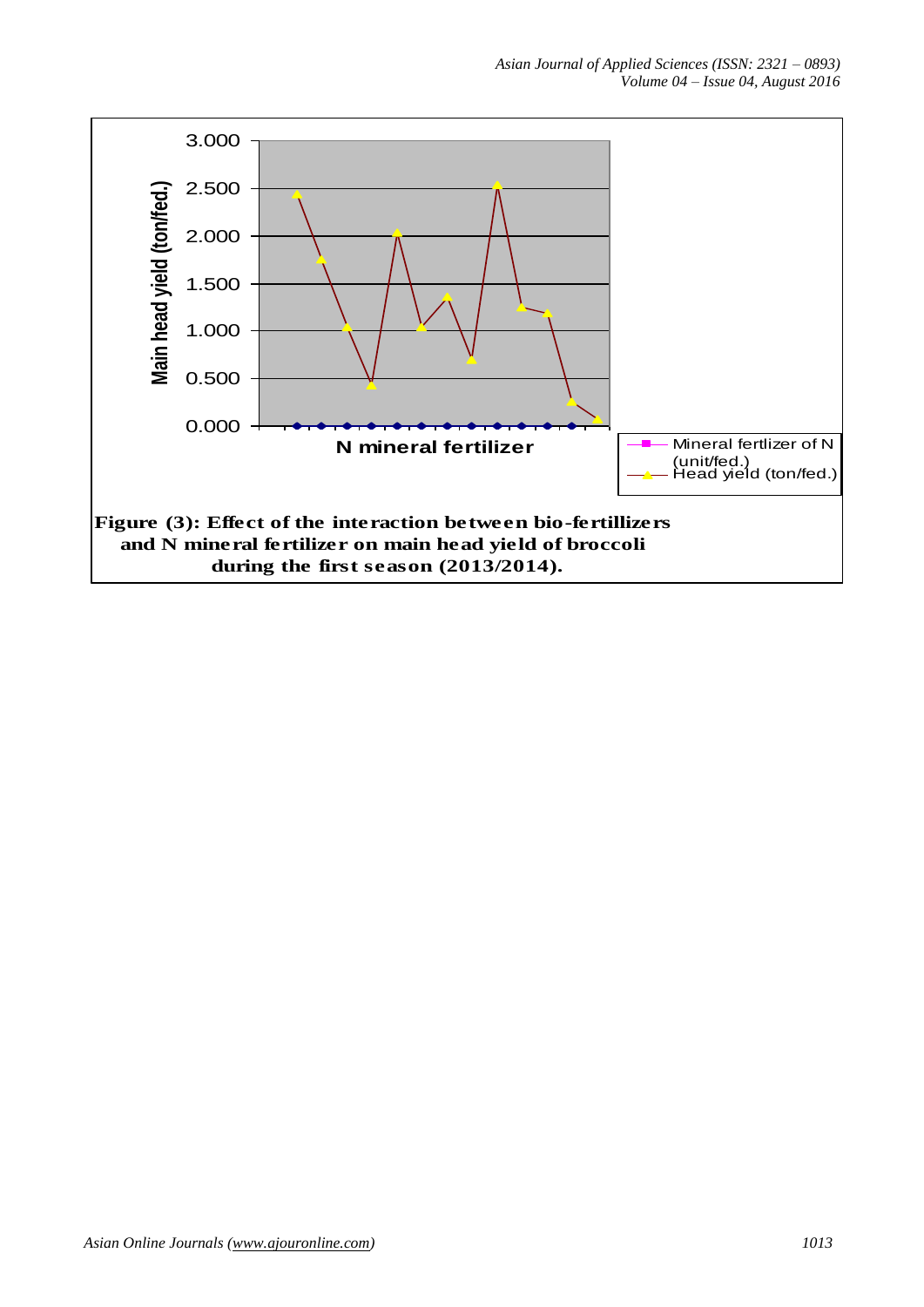| Nitrogen bio-      | Head       |        | <b>Physical quality</b> |        | <b>Chemical quality</b> |           | <b>Chemical content</b> |                 |       |  |  |  |  |
|--------------------|------------|--------|-------------------------|--------|-------------------------|-----------|-------------------------|-----------------|-------|--|--|--|--|
| fertilizers        | yield      | Weight | Dia.                    | Height | <b>T.S.S</b>            | Vit.C     |                         | (Flower spears) |       |  |  |  |  |
|                    | (ton/fed.) | (g)    | (cm)                    | (cm)   | (%)                     | (mg/100g) | N (%)                   | $P(\% )$        | K (%) |  |  |  |  |
|                    |            |        |                         |        |                         | $F^*W^*$  |                         |                 |       |  |  |  |  |
|                    |            |        | (2013/2014)             |        |                         |           |                         |                 |       |  |  |  |  |
| <b>Microbin</b>    | 1.415      | 168.42 | 13.83                   | 11.50  | 11.57                   | 93.84     | 3.15                    | 0.38            | 2.76  |  |  |  |  |
| <b>Serialen</b>    | 1.282      | 152.66 | 13.08                   | 11.53  | 6.29                    | 75.79     | 3.36                    | 0.39            | 3.06  |  |  |  |  |
| <b>Azotobacter</b> | 1.307      | 155.55 | 14.11                   | 10.50  | 9.16                    | 84.28     | 3.34                    | 0.41            | 3.09  |  |  |  |  |
| $L.S.D$ at $0.05$  | 0.038      | 4.562  | N.S.                    | 0.645  | 0.526                   | 1.534     | 0.130                   | N.S.            | 0.182 |  |  |  |  |
|                    |            |        |                         |        | (2014/2015)             |           |                         |                 |       |  |  |  |  |
| <b>Microbin</b>    | 1.545      | 183.92 | 15.33                   | 10.30  | 12.78                   | 92.67     | 3.10                    | 0.44            | 3.31  |  |  |  |  |
| <b>Serialen</b>    | 1.371      | 163.16 | 14.58                   | 10.33  | 7.59                    | 74.20     | 3.31                    | 0.44            | 3.68  |  |  |  |  |
| <b>Azotobacter</b> | 1.427      | 169.88 | 15.53                   | 9.30   | 10.46                   | 83.70     | 3.29                    | 0.47            | 3.62  |  |  |  |  |
| $L.S.D$ at $0.05$  | 0.024      | 2.910  | N.S.                    | 0.411  | 0.200                   | 0.448     | 0.065                   | N.S.            | 0.041 |  |  |  |  |

## **Table (6) :Effect of bio-nitrogen on main flower spears yield and quality of broccoli during two seasons 2013/2014 and 2014/2015.**

## **Table (7) :Effect of N rates on main flower spears yield and quality of broccoli during two seasons**

#### **2013/2014 and 2014/2015.**

| <b>Mineral fertlizer</b>                | Head       |        | <b>Physical quality</b> |        | <b>Chemical quality</b> |           |       | <b>Chemical content</b> |       |
|-----------------------------------------|------------|--------|-------------------------|--------|-------------------------|-----------|-------|-------------------------|-------|
| of N                                    | vield      | Weight | Dia.                    | Height | <b>T.S.S</b>            | Vit.C     |       | (Flower spears)         |       |
| (unit/fed.)                             | (ton/fed.) | (g)    | (cm)                    | (cm)   | (9/0)                   | (mg/100g) | N (%) | $P(\% )$                | K (%) |
| plus Amino magnical                     |            |        |                         |        |                         | $F^*W^*$  |       |                         |       |
|                                         |            |        |                         |        | (2013/2014)             |           |       |                         |       |
| 100% N recommended doses+ without spray | 2.334      | 277.89 | 17.44                   | 13.22  | 9.80                    | 92.99     | 2.80  | 0.33                    | 2.75  |
| 50% N recommended doses+ One spray      | 1.347      | 160.33 | 13.22                   | 10.37  | 8.91                    | 73.83     | 3.44  | 0.47                    | 2.92  |
| 50% N recommended doses+ Two sprays     | 1.196      | 142.32 | 16.11                   | 11.67  | 8.71                    | 90.70     | 3.54  | 0.34                    | 3.08  |
| 50% N recommended doses+ Three sprays   | 0.462      | 54.96  | 7.92                    | 9.44   | 8.60                    | 81.01     | 3.35  | 0.42                    | 3.12  |
| $L.S.D$ at $0.05$                       | 0.040      | 4.768  | 1.198                   | 1.044  | 0.292                   | 1.635     | 0.099 | 0.060                   | 0.233 |
|                                         |            |        |                         |        | (2014/2015)             |           |       |                         |       |
| 100% N recommended doses+ without spray | 2.454      | 292.17 | 18.94                   | 12.02  | 11.10                   | 91.71     | 2.75  | 0.39                    | 3.36  |
| 50% N recommended doses+ One spray      | 1.457      | 173.50 | 14.61                   | 9.28   | 10.21                   | 72.66     | 3.39  | 0.54                    | 3.42  |
| 50% N recommended doses+ Two sprays     | 1.306      | 155.49 | 17.61                   | 10.36  | 10.01                   | 89.76     | 3.49  | 0.40                    | 3.69  |
| 50% N recommended doses+ Three sprays   | 0.572      | 68.13  | 9.42                    | 8.24   | 9.79                    | 79.96     | 3.30  | 0.46                    | 3.68  |
| $L.S.D$ at $0.05$                       | 0.026      | 3.066  | 0.643                   | 0.720  | 0.147                   | 0.899     | 0.049 | 0.019                   | 0.036 |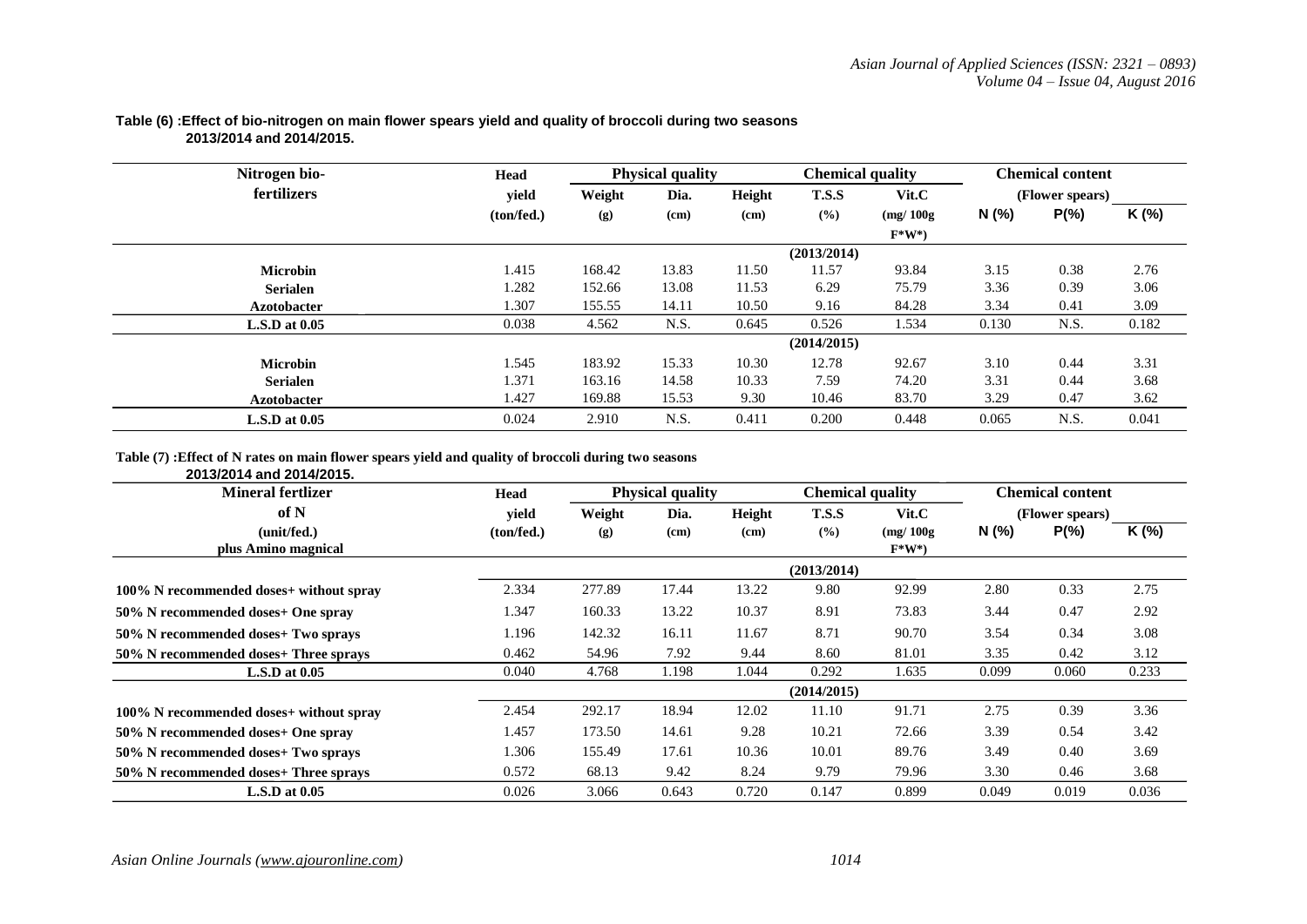#### **Table (8) :Effect of interaction (Cultivars x Nitrogen rates) on vegetative growth and main head yield of broccoli during two seasons**

 **2013/2014 and 2014/2015.** 

| Bio-            | <b>Mineral fertlizer</b>                                                | Head       |        | <b>Physical quality</b> |        | <b>Chemical quality</b> |           | <b>Chemical content</b> |                |       |
|-----------------|-------------------------------------------------------------------------|------------|--------|-------------------------|--------|-------------------------|-----------|-------------------------|----------------|-------|
| fertilizers     | of N (unit/fed.)                                                        | yield      | Weight | Dia.                    | Height | <b>T.S.S</b>            | Vit.C     |                         | (Flower heads) |       |
|                 | plus Amino magnical                                                     | (ton/fed.) | (g)    | (cm)                    | (cm)   | (%)                     | (mg/100g) | N(%                     | $P(\% )$       | K (%) |
|                 |                                                                         |            |        |                         |        |                         | $F^*W^*$  |                         |                |       |
| <b>Microbin</b> |                                                                         |            |        |                         |        | (2013/2014)             |           |                         |                |       |
|                 | 100% N recommended doses+ without spray                                 | 2.432      | 289.57 | 18.00                   | 13.33  | 12.13                   | 102.90    | 2.16                    | 0.19           | 1.96  |
|                 | 50% N recommended doses+ One spray                                      | 1.750      | 208.31 | 14.67                   | 11.67  | 10.80                   | 82.32     | 3.47                    | 0.58           | 2.80  |
|                 | 50% N recommended doses+ Two sprays                                     | 1.044      | 124.25 | 14.67                   | 11.67  | 11.40                   | 98.00     | 3.57                    | 0.37           | 2.99  |
| <b>Serialen</b> | 50% N recommended doses+ Three sprays                                   | 0.433      | 51.57  | 8.00                    | 9.33   | 11.93                   | 92.12     | 3.39                    | 0.36           | 3.30  |
|                 | 100% N recommended doses+ without spray                                 | 2.033      | 242.02 | 15.67                   | 13.00  | 7.20                    | 82.32     | 3.06                    | 0.35           | 3.01  |
|                 | 50% N recommended doses+ One spray                                      | 1.044      | 124.33 | 11.00                   | 10.43  | 6.53                    | 66.31     | 3.43                    | 0.40           | 3.31  |
|                 | 50% N recommended doses+ Two sprays                                     | 1.356      | 161.44 | 17.00                   | 11.67  | 5.90                    | 81.67     | 3.66                    | 0.37           | 3.12  |
| Azotobacter     | 50% N recommended doses+ Three sprays                                   | 0.696      | 82.84  | 8.67                    | 11.00  | 5.53                    | 72.85     | 3.29                    | 0.41           | 2.78  |
|                 | 100% N recommended doses+ without spray                                 | 2.537      | 302.08 | 18.67                   | 13.33  | 10.07                   | 93.75     | 3.18                    | 0.43           | 3.28  |
|                 | 50% N recommended doses+ One spray                                      | 1.246      | 148.35 | 14.00                   | 9.00   | 9.40                    | 72.85     | 3.43                    | 0.44           | 2.64  |
|                 | 50% N recommended doses+ Two sprays                                     | 1.187      | 141.28 | 16.67                   | 11.67  | 8.83                    | 92.45     | 3.38                    | 0.27           | 3.14  |
|                 | 50% N recommended doses+ Three sprays                                   | 0.256      | 30.47  | 7.10                    | 8.00   | 8.33                    | 78.07     | 3.36                    | 0.49           | 3.29  |
|                 | L.S.D at 0.05                                                           | 0.069      | 8.258  | 2.075                   | N.S.   | 0.506                   | 2.832     | 0.171                   | 0.104          | 0.403 |
| <b>Microbin</b> |                                                                         |            |        |                         |        | (2014/2015)             |           |                         |                |       |
|                 | 100% N recommended doses+ without spray                                 | 2.563      | 305.07 | 19.50                   | 12.13  | 13.43                   | 101.23    | 2.11                    | 0.24           | 2.46  |
|                 | 50% N recommended doses+ One spray                                      | 1.880      | 223.81 | 16.17                   | 10.47  | 12.10                   | 81.32     | 3.42                    | 0.67           | 3.30  |
|                 | 50% N recommended doses+ Two sprays                                     | 1.174      | 139.75 | 16.17                   | 10.47  | 12.70                   | 97.00     | 3.52                    | 0.46           | 3.69  |
| <b>Serialen</b> | 50% N recommended doses+ Three sprays                                   | 0.563      | 67.07  | 9.50                    | 8.13   | 12.90                   | 91.12     | 3.34                    | 0.38           | 3.80  |
|                 | 100% N recommended doses+ without spray                                 | 2.121      | 252.52 | 17.17                   | 11.80  | 8.50                    | 80.82     | 3.01                    | 0.41           | 3.85  |
|                 | 50% N recommended doses+ One spray                                      | 1.133      | 134.83 | 12.50                   | 9.57   | 7.83                    | 64.15     | 3.38                    | 0.45           | 3.81  |
|                 | 50% N recommended doses+ Two sprays                                     | 1.444      | 171.94 | 18.50                   | 10.13  | 7.20                    | 80.17     | 3.61                    | 0.43           | 3.62  |
|                 | Azotobacter <sub>0%</sub> N <sub>_recommended</sub> doses+ Three sprays | 0.784      | 93.34  | 10.17                   | 9.80   | 6.83                    | 71.68     | 3.24                    | 0.47           | 3.44  |
|                 | 100% N recommended doses+ without spray                                 | 2.679      | 318.91 | 20.17                   | 12.13  | 11.37                   | 93.09     | 3.13                    | 0.52           | 3.78  |
|                 | 50% N recommended doses+ One spray                                      | 1.360      | 161.85 | 15.17                   | 7.80   | 10.70                   | 72.51     | 3.38                    | 0.49           | 3.14  |
|                 | 50% N recommended doses+ Two sprays                                     | 1.300      | 154.78 | 18.17                   | 10.47  | 10.13                   | 92.11     | 3.33                    | 0.33           | 3.77  |
|                 | 50% N recommended doses+ Three sprays                                   | 0.369      | 43.97  | 8.60                    | 6.80   | 9.63                    | 77.07     | 3.31                    | 0.55           | 3.79  |
|                 | L.S.D at 0.05                                                           | 0.045      | 5.310  | 1.113                   | 1.248  | 0.254                   | 1.558     | 0.085                   | 0.033          | 0.063 |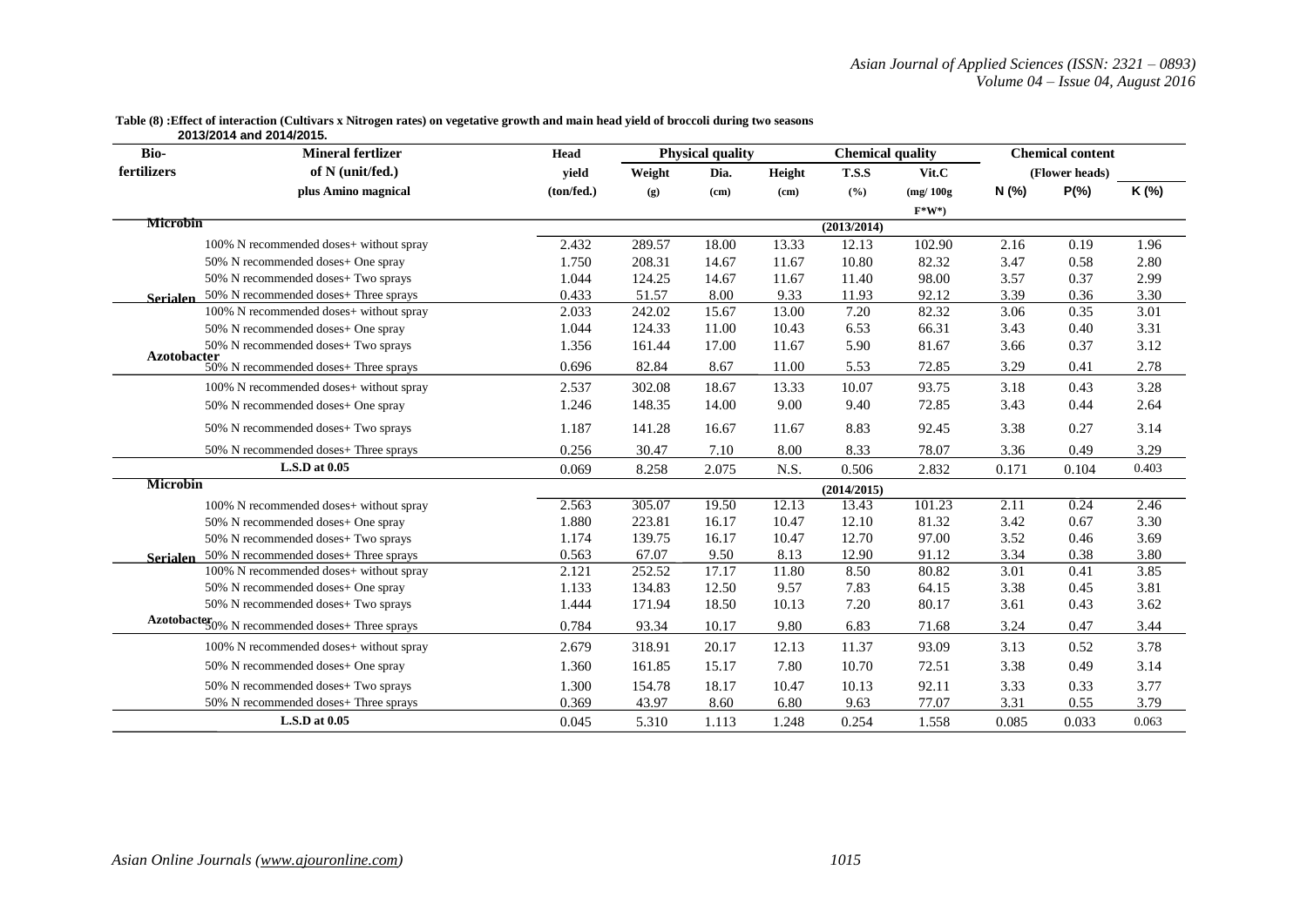#### **III. Quality of apical heads:**

**A. Effect of nitrogen bio-fertilizers:** Data in Table (6) Showed that there were significant differences in the physical and chemical quality of apical heads of broccoli between nitrogen bio-fertilizers treatments in the two seasons of this study. The highest values of heads physical quality, .i.e. weight, diameter and height were recorded by Microbin treatment and the lowest values were found by Serialen treatment. Also, Data presented in Table (6) indicated that application of Microbin increased the values of TSS and vitamin C in apical heads of broccoli compared with Azotobacter and Serialen treatments**.** These findings were similar and true in both seasons of this study. Enhancing head physical and chemical quality might be also referred to the higher products of photosynthesis and bio-synthesis resulting by the increase in the soil microbial flora which happened by bio-fertilization as the results in Table (2).

**B. Effect of mineral nitrogen doses:** Physical quality of apical heads of broccoli expressed as weight, diameter and height and chemical quality expressed as TSS and vitamin C were statistically affected by mineral nitrogen doses treatments (Table, 7). The highest values of physical and chemical quality were obtained by application of 100% N recommended doses without spray and 50% N recommended dose + one foliar spray of amino magnical treatment in the second order. Lower quality was obtained by 50% N recommended dose + three foliar sprays of amino magnical treatment.

**C. Effect of the interaction:** The physical quality of apical heads expressed as diameter, height and Mean fresh weight of apical head followed the same trend of the vegetative growth and total yield in relation to the interaction (Table, 8). The highest values of quality parameters were obtained by application of Microbin treatment which receiving 100% N recommended doses without spray of amino magnical treatment and the second treatment which receiving 50% N recommended dose + one foliar spray of amino magnical treatment. On the other hand, the lowest quality was obtained by plants inoculation by Azotobacter which receiving 50% N recommended dose + three foliar sprays of amino magnical. The other interaction treatments ranged in between these two treatments. These results were similar and true in the two seasons of the experiment.

#### **IV- Chemical composition of broccoli heads:**

**A. Effect of nitrogen bio-fertilizers:** Data presented in Table (6) demonstrated that, the N % in broccoli heads were significantly increased by inoculation plants by Serialen compared with other two treatments in both seasons. Moreover, the lowest values of N percentages were recorded by plants which inoculated by Microbin. The P % in broccoli heads was not significantly differed between nitrogen bio-fertilizers treatments. Data presented in Table (6) demonstrated that, the K % in broccoli heads were significantly increased by inoculation plants by Azotobacter compared with other two treatments in both seasons.

[17] and [18] reported that application of bio-fertilizer increased the ability to convert  $N_2$  to  $NH_4$  and thus make it available to plants and enhanced the concentration of N, P and K in onion. In addition, the mechanism by which biofertilization can exert a positive effect on plant growth can be through the synthesis of phytohormones,  $N_2$  fixation, reduction in membrane potential of roots, synthesis of some enzymes (such as ACC deaminase) that modulate the level of plant hormones. Free living N-fixing bacteria such as *Azotobacter* and *Azospirillum* have the ability not only to fix nitrogen but also to release certain phytohormones, i.e. GA3, IAA and cytokinins which could stimulate plant growth and increase the availability of nutrients for plant roots by the increase in their dissolutions. In addition, the increase in the capacity of photosynthesis process [20].

**B. Effect of mineral nitrogen doses:** Data in Table (7) show that there were significant differences in N, P and K percentages by using different mineral nitrogen doses treatments in the two seasons of this study. The highest N percentages in heads of broccoli was produced by 50% N recommended doses+ two spray of amino magnical treatment in the two seasons of this study. On the contrary, the lowest amount of N percentage in heads of broccoli was found by 100% mineral fertilizer without spray treatment in the two seasons. These results were in accordance with those reported by [1] and [14]).

 Concerning to the superiority in elemental values in tissues of leaves and heads of broccoli by increasing the organic manure, may be attributed to high content of N, P and K. The high availability of macro and micro elements in organic manure are found in an enough quantity which required for a good plant growth, consequently higher yield and better quality. The results are accordance with those obtained by [2]. These results may be due to the role of N, P and K in plant tissues of broccoli, since, N plays major roles in the synthesis of structural proteins and other several macromolecules. In addition to its vital contribution in several biochemical processes in the plants [27].

 The highest p percentages in heads of broccoli was produced by 50% N recommended doses+ one spray of amino magnical treatment in the two seasons of this study. On the contrary, the lowest amount of P percentage in heads of broccoli was found by 100% mineral fertilizer without spray treatment in the two seasons. However, phosphorus plays major role in protein synthesis and protoplasm formation. These may increase the proportion of protoplasm cell wall with the result of increased concentration of P in cells and increased cell size [26].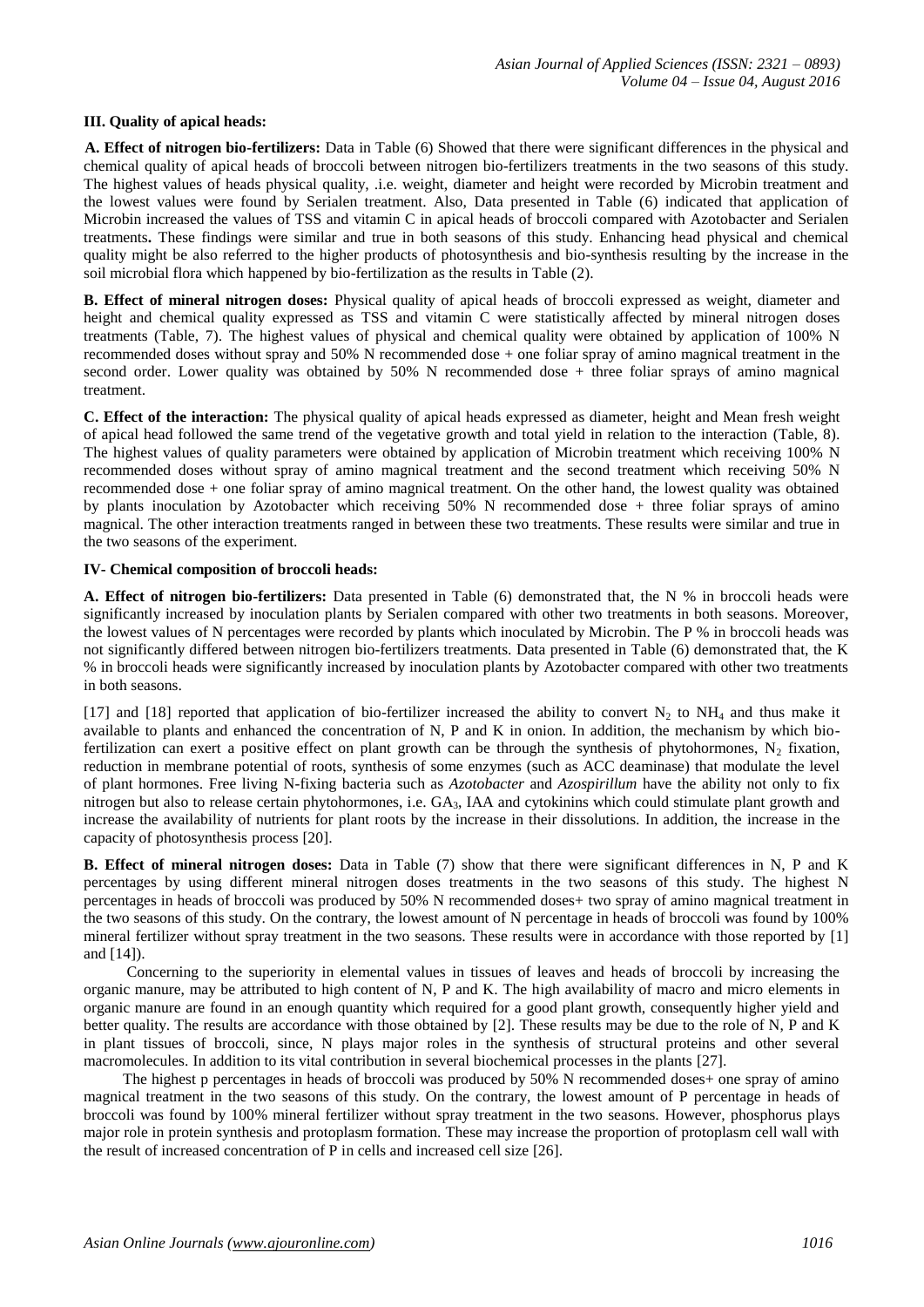The highest K percentages in heads of broccoli was produced by 50% N recommended doses+ three sprays of amino magnical treatment in the two seasons of this study. On the contrary, the lowest amount of K percentage in heads of broccoli was found by 100% mineral fertilizer without spray treatment in the two seasons. Moreover, potassium plays an important role in the functions of enzymes needed for the vital processes.

**C. Effect of interaction:** Interaction of nitrogen bio-fertilizers with mineral nitrogen doses statistically affected on the N, P and K% in tissues of broccoli heads shown in Table (8). These results held well in the two seasons. Generally, it could be summarized that, the highest amount of N percentage in heads of broccoli recorded when inoculated broccoli plants by Serialen with 50% N recommended doses + Two sprays of amino magnical treatment and follow up the broccoli plants which inoculated by Microbin with 50% N recommended doses + Two sprays of amino magnical treatment in the second order.

Results in Table (8) show clearly that, the P percentage in heads of broccoli significant response to the interaction among nitrogen bio-fertilizers with mineral nitrogen doses during the two seasons. The highest value of P percentage in heads of broccoli was produced by broccoli plants which inoculated by Microbin and fertilized with 50% N recommended doses+ one spray of amino magnical treatment and follow up the broccoli plants which inoculated by Azotobacter and fertilized with 50% N recommended doses+ Three sprays.

 The highest values of K percentage in heads of broccoli was produced by broccoli plants which inoculated by Serialen and fertilized by 50% N recommended doses + One spray of amino magnical and follow up the broccoli plants which inoculated by Microbin and fertilized with 50% N recommended doses+ Three sprays.

 On the contrary, the lowest values of N, P and K percentages in broccoli heads recorded by plants which inoculated by Microbin and fertilized by 100% N recommended doses + without spray of amino magnical. These results were completely similar in both seasons.

#### **4. CONCLUSION**

 Foliar fertilization could be used for saving fertilizers and reducing production costs. Foliar application of Amino magnical play an important role in the production of good crop and higher yield. The obtained results show that the vegetative growth, yield and quality of broccoli plants were enhanced by bio-nitrogen fertilizers. It is concluded that broccoli plants could be inoculated by Microbin and cultivated in a combined with 100% N recommended doses without spray of amino magnical treatment and follow up the treatment 50% N recommended dose + One application spray of amino magnical in the second order to improve growth and reduce use of mineral N fertilizer, producing high yield of broccoli heads with high quality.

#### **5. ACKNOWLEDGMENT**

Thanks are due to the National Research Center, Egypt for the financial support of this work. Many thanks also to the staff members of soil and water use Department1, vegetable Department and agricultural Microbiology Department National Research Center for great help during this study.

#### **6. REFERENCES**

- [1]Abou El-Magd, M. M.; A. M. El-Bassiony and Z. F. Fawzy **"**Effect of organic manure with or without chemical fertilizers on growth, yield and quality of some varieties of broccoli plants." Journal of Applied Sciences Research, 2 (10): 791-798. 2006.
- [2]Abou El-Magd, M. M.; Hoda, A. Mohamed and Z. F. Fawazy " Relationship growth, yield of broccoli with increasing N, P or K ratio in a mixture of NPK fertilizers (*Brassica oleracea* var. italica plenck)." Annals of Agric. Sc., Moshtohor, 43 (2): 791-805.2005.
- [3]Abou El-Magd, M. M.; Omaima M. Sawan; M. F. Zaki and Faten S. Abd Ellall **"**Productivity and quality of two Broccoli cultivars as affected by different levels of nitrogen fertilizers." Australian Journal of Basic and Applied Science, 4 (12): 6125-6133.2010.
- [4]Abou El-Magd, M.M.; M.F. Zaki and S.A. Abo Sedera **"**Effect of Bio-Nitrogen as a Partial Alternative to Mineralnitrogen Fertilizer on Growth, Yield and Head Quality of Broccoli (*Brassica oleracea* L. Var. *Italica*)." World Applied Sciences Journal 31 (5): 681-691.2014.
- [5]Agarwal, A.; S. Gupta and Z. Ahmed "Nitrogen nutrition and plant density influencing marketable head yield of broccoli in cold arid desert of Ladakh". Acta- Horticulturae, 756: 299-307.2007.
- [6]Aires, A.; E. Rosa; R. Carvalho; S. Haneklaus and E. Schnug " Response of nitrogen and sulfur fertilization on the mineral composition of broccoli sprouts. "Journal of Plant Nutrition, 30(7/9): 1035-1046.2007.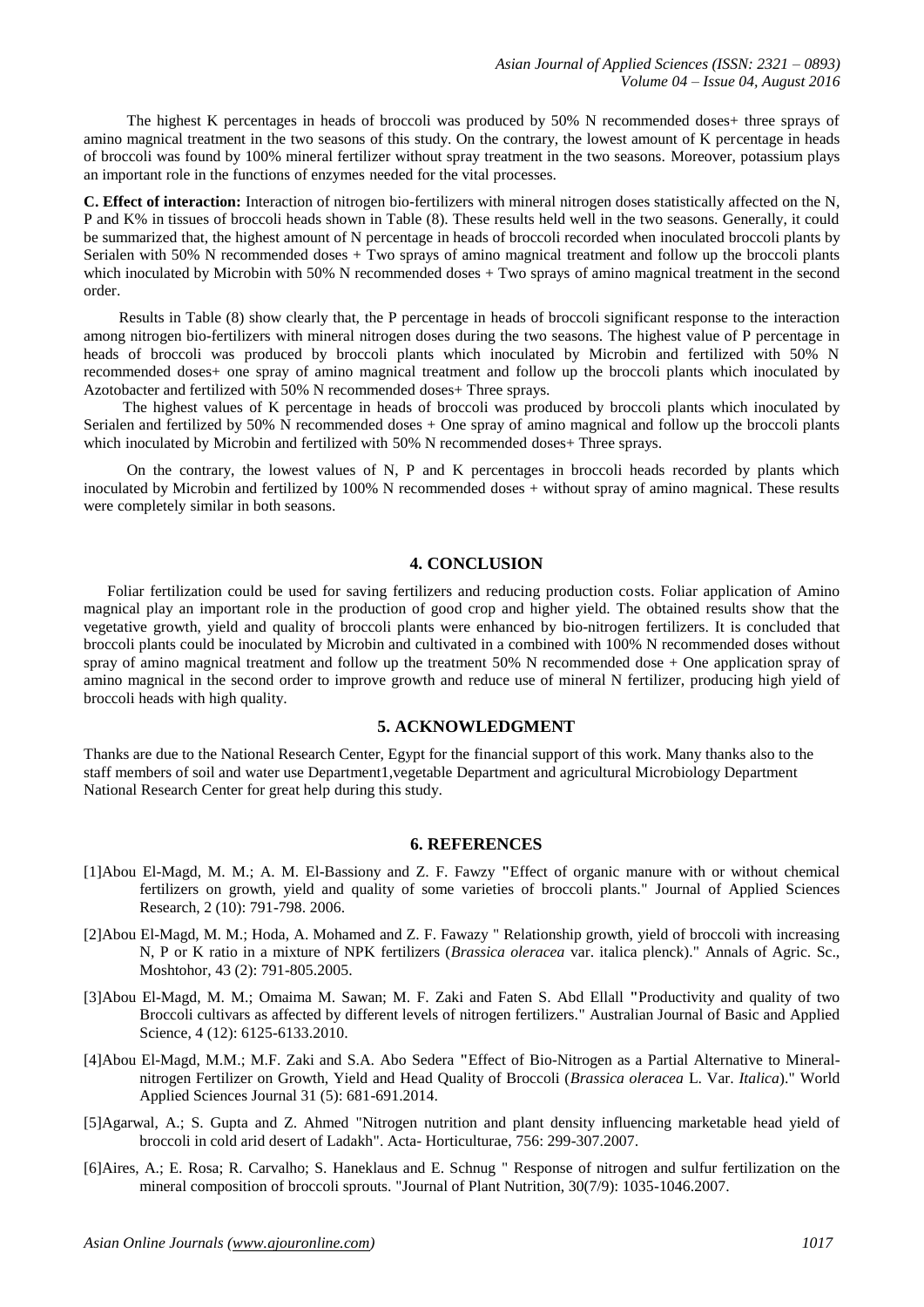- [7]Association of Official Agricultureal Chemists (A.O.A.C.). " Association methods of analysis of the Official Analytical Chemists.12 th Ed.," published by A. O. A. C., Washington. D. C. 20044, U.S.A.1975.
- [8]Association of Official Agricultural Chemists (A.O.A.C.). "Association methods of analysis of the Official Analytical Chemists." Published by A.O.A.C., Washington. D. C., U.S.A.1980.
- [9]Black, C. A.; D. D. Evans; L. E. Ensminger; G. L. White and F.E. Clark "Methods of soil analysis". Part 2, pp: 1-100, Agron. Inc. Madison. Wisc., USA.1981.
- [10]Brown, J. D. and O. Lilleland " Rapid determination of potassium and sodium in plant material and soil extracts by flame photometry." Proc. Amer. Soc. Hort. Sci., 48: 341-346.1946.
- [11]Chaterjee, B.; P. Ghanti; U. Thapa and P. Tripathy " Effect of organic nutrition in sprouting broccoli (*Brassica oleraceae* var. *italica Plenck*)." Vegetable science, 33(1): 51-54.2005.
- [12]Decoteau, D. R. " Vegetable crops. Upper company. "New Jersey, U.S. A.2000.
- [13]Devi, H. J.; T. K. Maity and N. C. Paria. "Effect of different sources of nitrogen on yield and economics of cabbage." Environment and Ecology, 21(4): 878-880.2003.
- [14]El-Shakry, M. F. Z. " Effect of bio-fertilizers, nitrogen sources and levels on vegetative growth characters, yield and quality and oil yield of sweet fennel". Ph.D. Thesis, Fac. Agric. Cairo Univ., Egypt.2005.
- [15]Fawzy, Z. F.; M.A. El-Nemr and S. A. Saleh " Influence of levels and methods of potassium fertilizer application on growth and yield of eggplant." Journal of Applied Sciences Research, 2007; 3(1): 42-49. 2007.
- [16]Fawzy, Z.F.; A.M. El-Bassiony; A.G. Behairy and Y.I. Helmy " Effect of foliar spraying by some bio and organic compounds on growth, yield and chemical composition of snap bean plants." Journal of Applied Sciences Research, 2010; 6(12):2269-2274.2010.
- [17]Gadallah, F. M. and T. A. El-Masry "Onion growth and yield as affected by bio-fertilization". Annals Agric. Sci. Moshtohor, vol. 44, 2006, pp. 987–1005.2006.
- [18]Hanafy, A. H., N. F. Kheir, and N. B. Talaat. "Physiological studies on reducing the accumulation of nitrate in Jew's mallow (*Corchorus olitorius*) and radish (*Raphanus sativus* L.)". Bull. Fac. Agric., Cairo Univ., vol. 48, 1997, pp. 25–64. 1997.
- [19]Hassan H.A., Hassan XMY, Abou El-Magd MM, Anwar MT " Effect of different phosphorus fertilizer rates and foliar spray with some commercial nutrients on growth and yield of broccoli grown in sandy soils."J Appl Sci Res. 9:2052-2062.2013.
- [20]Ibrahim, A. N. and I. M. Abd El-Aziz. "Solubilization of rock phosphate by streptomycin". Agr. Talajton, vol. 26, 1977, pp. 424–434. 1977.
- [21]Jackson, M. L. " Soil Analysis. Constable Co". Ltd.,London, pp:1-15.1973.
- [22]Jones, R. B.; M. Imsic; P. Franz; G. Hale and R. B. Tomkins "High nitrogen during growth reduced glucoraphanin and flavonol content in broccoli (*Brassica oleraceae* var. *italica*) heads." Australian Journal of Experimental Agriculture, 47(12): 1498-1505.2007.
- [23]Koch, F. C. and T. L. McMeekin " The chemical analysis of food and food products." J. Amer. Chem. Sec., 46: 2066.1924.
- [24]Mahendran, P. P. and N. Kumar " Effect of organic manure on cabbage cv. Hero (*Brassica oleraceae* var. *capitata* L.). "South Indian Horticulture, 45 (5/6): 240-243.1997.
- [25]Manivannan, M. I. and J. P. Singh. "Effect of bio-fertilizers on the growth and yield of sprouting broccoli (*Brassica oleraceae* var. *Italica Plenck*) under Allahabad agro-climatic conditions." Bioved; 15 (1/2): 33-36.2004.
- [26]Marschner, H. C. "Mineral nutrition in higher plants. Academic Press, Harcourt Brace Jovanovish," Publishers, pp., 674.1986.
- [27]Marschner, H. C. " Mineral nutrition in higher plants. Second Edition, "Academic Press Limited Text Book, pp., 864.1996.
- [28]Osman, A. S. "Effect of partial substitution of mineral-N by bio-fertilization on growth, yield and yield components of potato". The 3rd Conf. Sustain. Agric. Develop., Fac. Agric., Fayoum Univ., 12–14 Nov., pp. 381–396. 2007.
- [29]Rakesh, S.; S. N. S. Chaurasia and S. N. Singh " Response of nutrient sources and spacing on growth and yield of broccoli (*Brassica oleraceae* var. *italica Plenck*). "Vegetable science, 33(2): 198-200.2006.